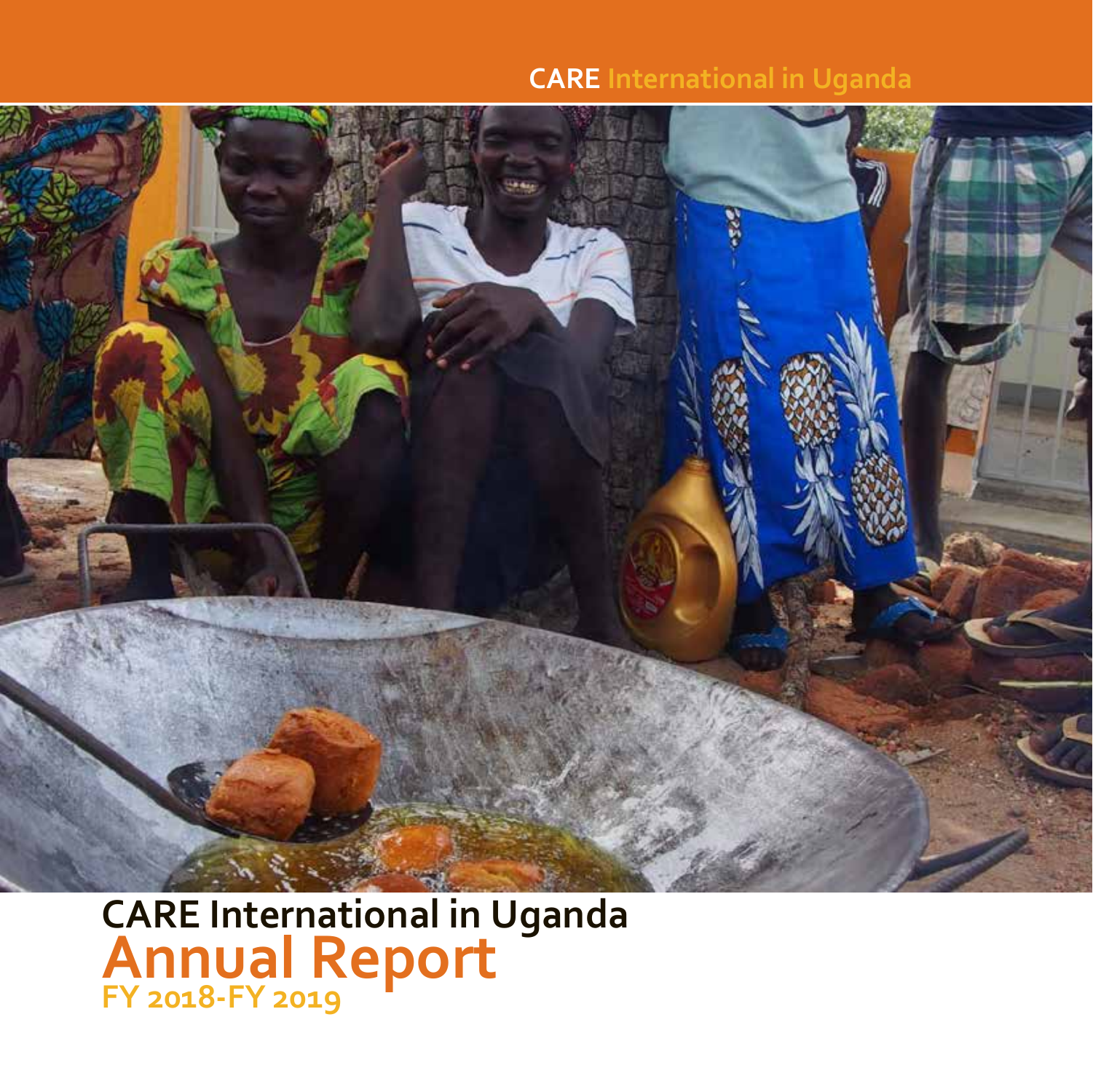**Cover photo:** UNFPA Women Adolescents and Youth Participants during their first group level Income Generating Activity (IGA) production of mandazi.

## **Copyright © CARE International in Uganda**

This publication will not be reproduced in whole, part or, in any form for educational or non-profit purposes without permission from the copyright holder. No use of this publication may be re-sold or used for any other financial purpose without the knowledge of the copyright holder.

All rights reserved

CARE International in Uganda P.O. Box 7280, 2nd Floor, Kalamu House Plot 1B Kira Road | Kampala, Uganda Tel: +256 312 258 100 Web: www.careuganda.org

## **DISCLAIMER**

This report does not necessarily reflect the views of CARE International in Uganda. Similarly, the views and opinions in this report do not exactly implicate CARE International in Uganda concerning the legal, political and socioeconomic status of the country, government, districts or degree of development.

## **Authors:**

#### **Delphine Pinault** Country Director

CARE International in Uganda

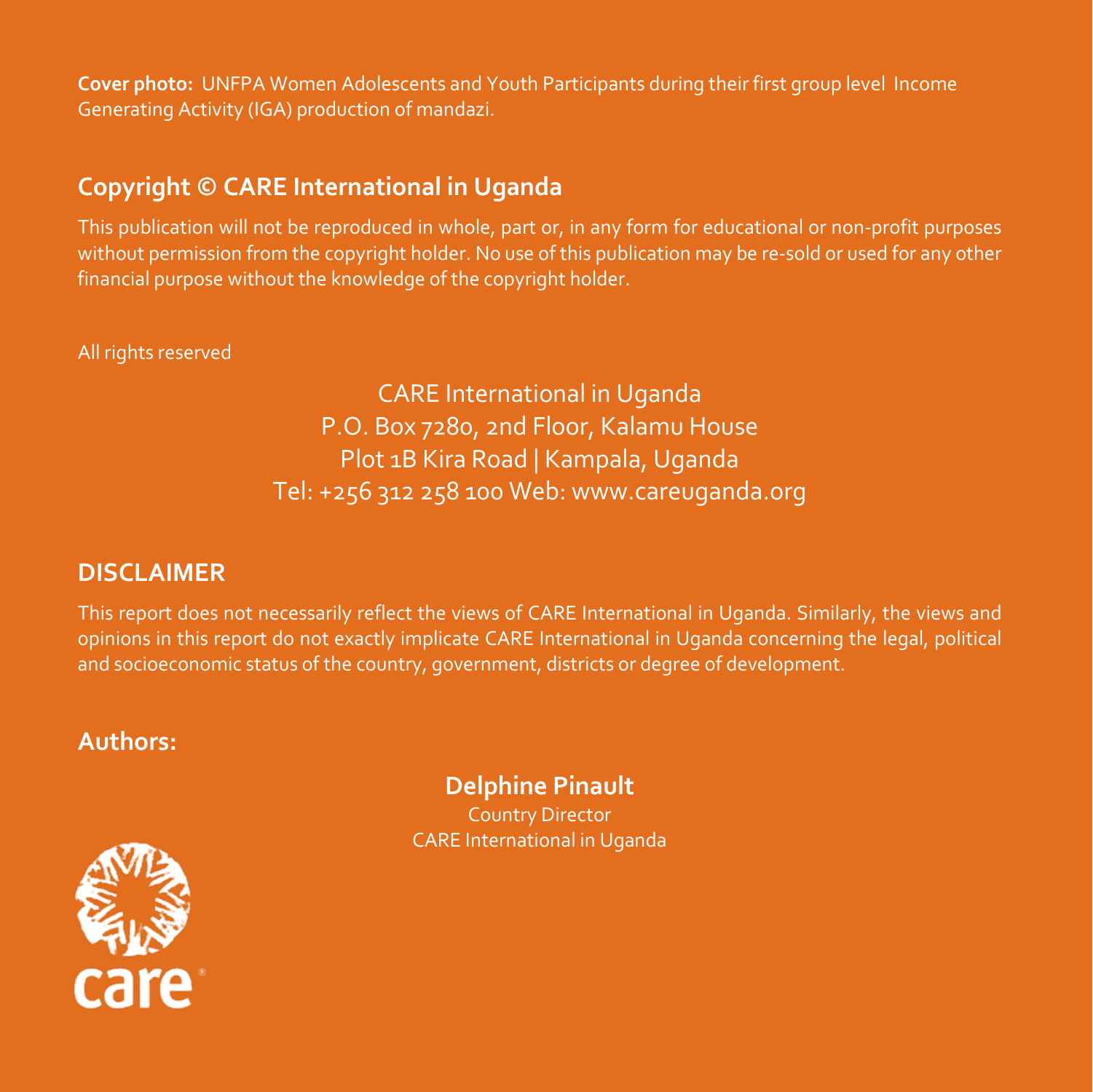## **Table of Contents**

| 1.  |                                                                                                 |  |
|-----|-------------------------------------------------------------------------------------------------|--|
| 2.  |                                                                                                 |  |
| 3.  |                                                                                                 |  |
| 4.  |                                                                                                 |  |
| 5.  |                                                                                                 |  |
|     |                                                                                                 |  |
| 6.  |                                                                                                 |  |
| 7.  |                                                                                                 |  |
| 8.  | Linking Women Leadership skills, self-healing and sisterhood across the continuum of aid 16     |  |
| 9.  |                                                                                                 |  |
| 10. |                                                                                                 |  |
| 11. |                                                                                                 |  |
| 12. |                                                                                                 |  |
| 14. |                                                                                                 |  |
| 15. | Capitalizing on Great Lakes regional presence and decades of experience - Our Great Lakes POWER |  |
|     |                                                                                                 |  |
| 16. |                                                                                                 |  |
| 17. |                                                                                                 |  |

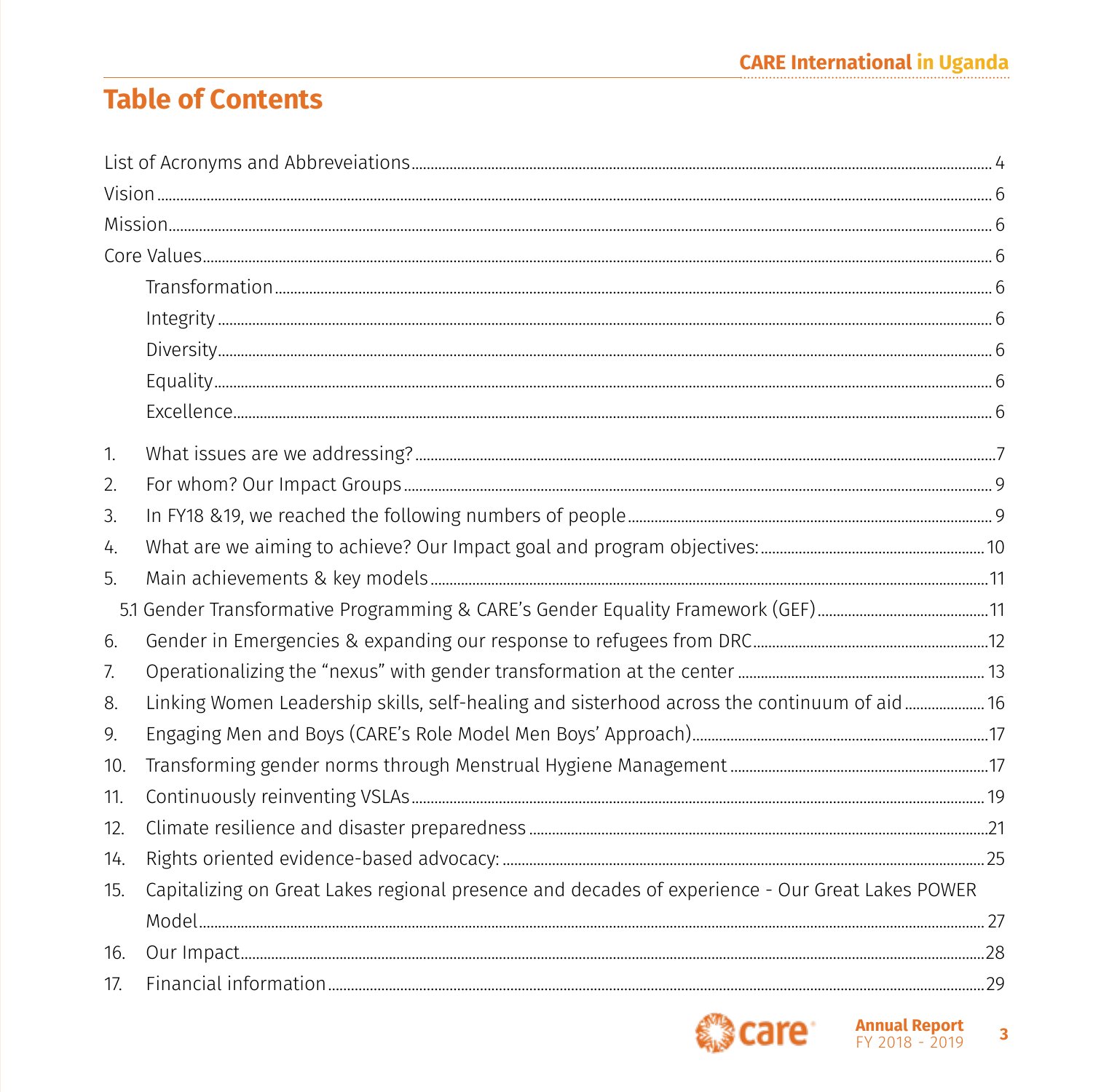# **List of Acronyms and Abbreveiations**

| <b>ACCU</b>    | <b>Anti-Corruption Coalition</b>                                |
|----------------|-----------------------------------------------------------------|
| <b>ACODE</b>   | Advocates Coalition for Development and Environment             |
| <b>APROCEL</b> | Ankole Private Sector Promotion Centre Limited                  |
| <b>ADA</b>     | Australian Development Agency                                   |
| ANC            | <b>Antenatal Care</b>                                           |
| <b>AKMWA</b>   | Akina Mama Wa Afrika                                            |
| <b>CCA</b>     | Climate Change Adaptation                                       |
| CREAM          | Community Organization for Rural Enterprise Activity Management |
| COVOID         | Community Volunteer Initiative for Development                  |
| <b>DANIDA</b>  | Danish International Development Agency                         |
| EA             | <b>Environmental Alert</b>                                      |
| <b>FGDs</b>    | <b>Focus Group Discussions</b>                                  |
| FIP            | Forest Implementation Plan                                      |
| <b>FSDU</b>    | <b>Financial Sector Deepening Uganda</b>                        |
| <b>GAC</b>     | Global Affairs Canada                                           |
| GBV            | <b>Gender Based Violence</b>                                    |
| <b>GEWEP</b>   | Gender Equality and Women Empowerment Project                   |
| GOU            | Government of Uganda                                            |
| <b>GWED G</b>  | Gulu Women's Economic Development and Globalization             |
| HН             | Household                                                       |
| <b>IFAD</b>    | International Fund for Agricultural Development                 |
| <b>IRM</b>     | <b>Integrated Resources Management</b>                          |
| <b>JESE</b>    | Joint Effort to Save Environment                                |
| Klls           | Key Informant Interviews                                        |
| <b>KPSD</b>    | Karamoja Private Sector Development                             |
| LCS            | <b>Local Councils</b>                                           |
| <b>MAAIF</b>   | Ministry of Agriculture, Animal Industry and Fisheries          |
| M&E            | Monitoring and Evaluation                                       |
| MCH            | Maternal Child Health                                           |
| <b>MNOs</b>    | <b>Mobile Network Operators</b>                                 |
| MOH            | Ministry of Health                                              |

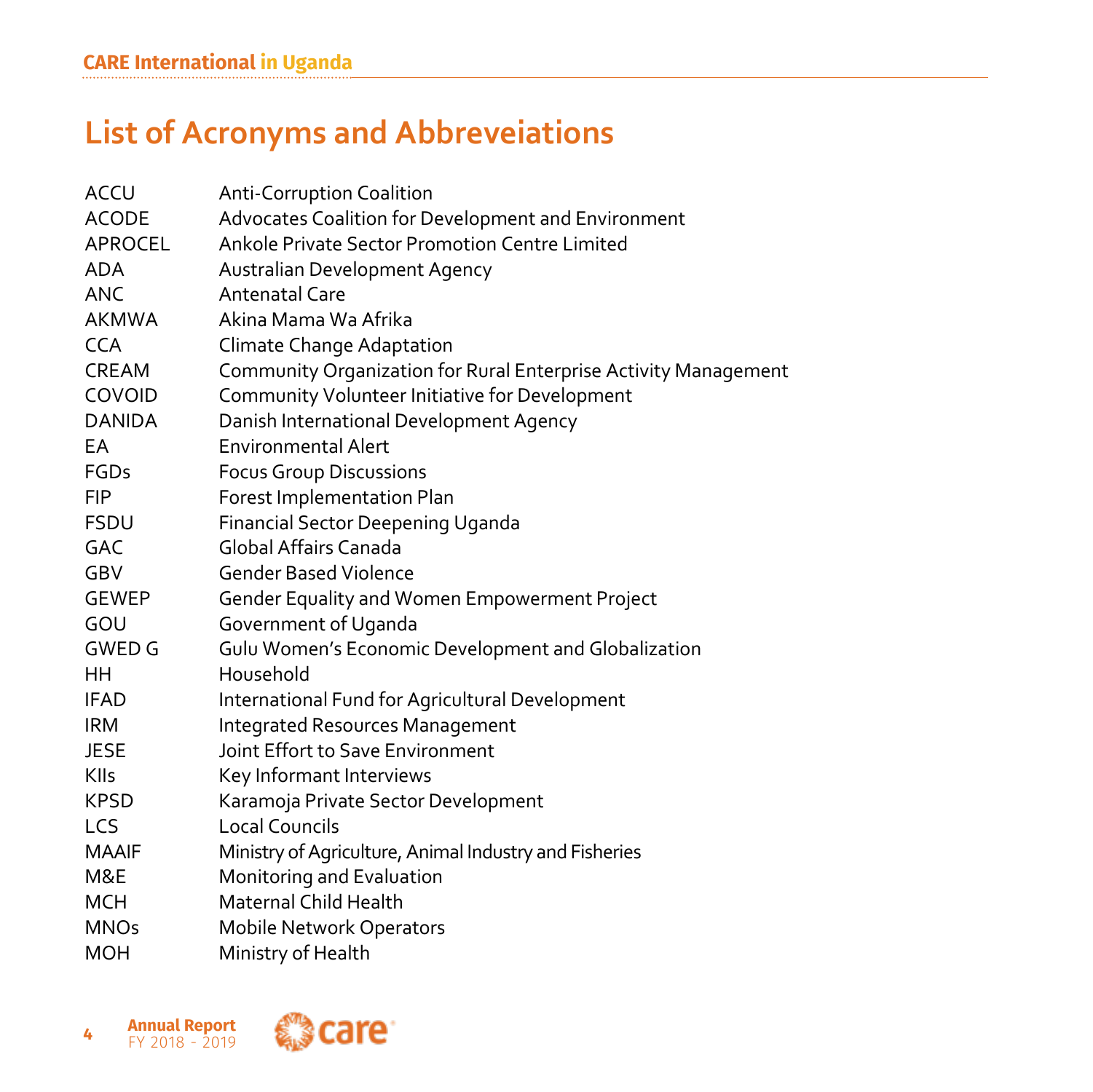| <b>MOGLSD</b>  | Ministry of Gender, Labour and Social Development             |
|----------------|---------------------------------------------------------------|
| <b>MWE</b>     | Ministry of Water and Environment                             |
| <b>NORAD</b>   | Norwegian Agency for Development Cooperation                  |
| <b>NDP</b>     | National Development Plan                                     |
| <b>NGO</b>     | Non-Governmental Organization                                 |
| <b>NUWEP</b>   | Northern Uganda Women's Empowerment Program                   |
| <b>OVIS</b>    | Objectively Verifiable Indicators                             |
| <b>PNC</b>     | Post Natal Care                                               |
| <b>PSEA</b>    | Protection & Sexual Exploitation and Abuse                    |
| RMM            | Role Model Men                                                |
| RICE.WN        | Rural Initiative for Community Empowerment West Nile          |
| <b>SRH</b>     | Sexual Reproductive Health                                    |
| <b>STRENPO</b> | <b>Strengthening Resilience and Inclusive Governance</b>      |
| <b>UWEAL</b>   | Uganda Women's Entrepreneurs Association                      |
| <b>UWESO</b>   | Uganda Women's Efforts to Save Orphans                        |
| <b>UWONET</b>  | Uganda Women's Network                                        |
| <b>UWMA</b>    | Uganda Women's Media Association                              |
| <b>VSLA</b>    | <b>Village Savings and Loans Associations</b>                 |
| <b>WAYFIP</b>  | Women and Youth Financial Inclusion Program                   |
| <b>WENG</b>    | Women Empowerment in Natural Resources Governance             |
| <b>WENIPS</b>  | West Nile Private Sector Development Promotion Centre Limited |
| <b>WORUDET</b> | Women and Rural Development Network                           |

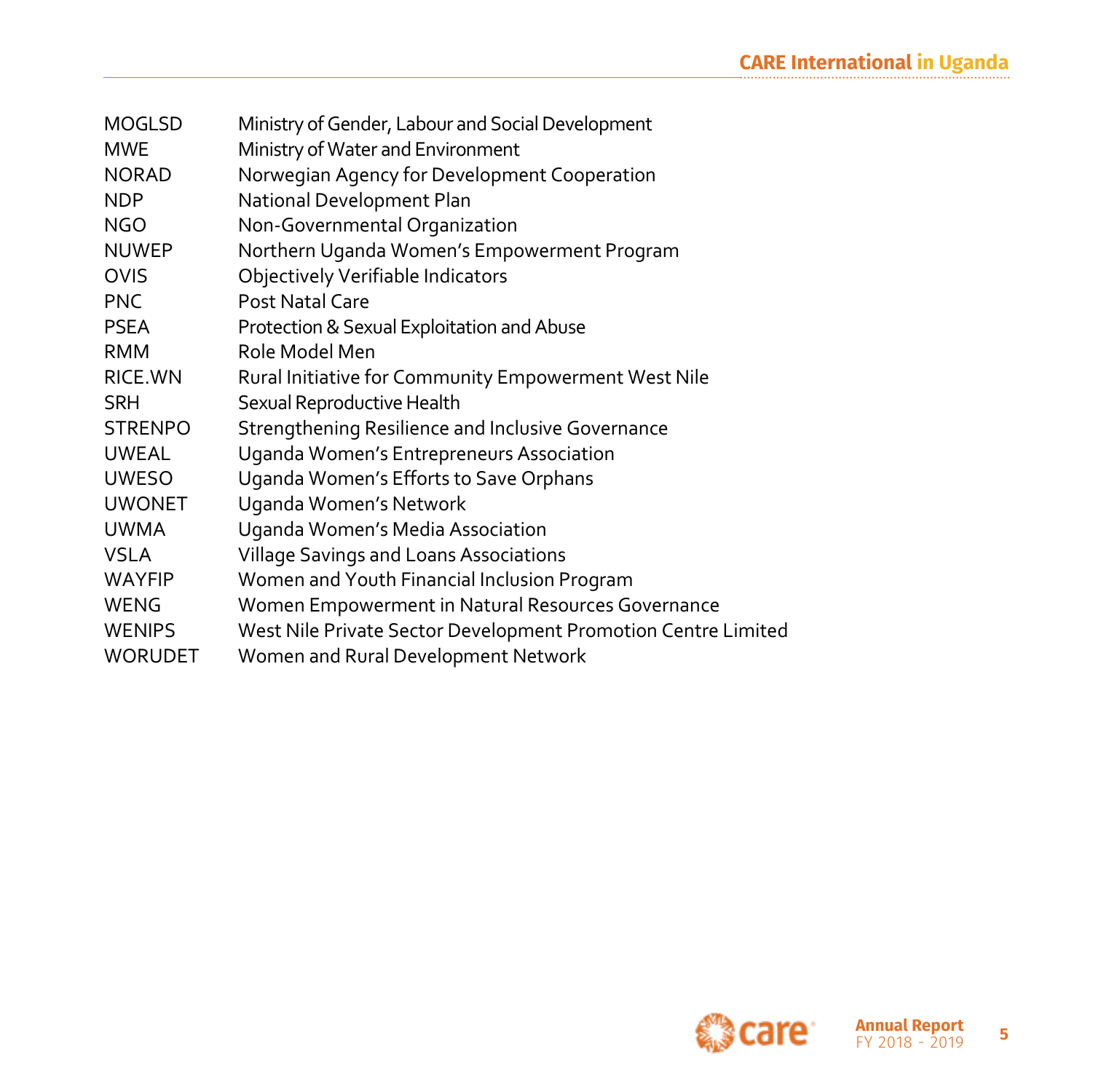# **Vision**

We seek a world of hope, tolerance, and social justice, where poverty has been overcome, and all people live with dignity and security. CARE will be a global force and a partner of choice within a worldwide movement dedicated to ending poverty. We will be known everywhere for our unshakeable commitment to the dignity of people.

# **Mission**

CARE works around the globe and in Uganda to save lives, defeat poverty, and achieve social justice.

# **Core Values**

# **Transformation**

We believe in urgent action, innovation, and the necessity of transformation –within the world and our own organization.

# **Integrity**

We are accountable to the people and partners we humbly serve, transparently sharing our results, stories, and lessons.

# **Diversity**

We know that by embracing differences, actively including a variety of voices, and joining together, we can solve the world's most complex problems.

# **Equality**

We believe in the equal value of every human being and the importance of respecting and honoring each individual; we know that change happens through people.

# **Excellence**

We challenge ourselves to the highest levels of learning and performance, tapping the best of human spirit to create impact.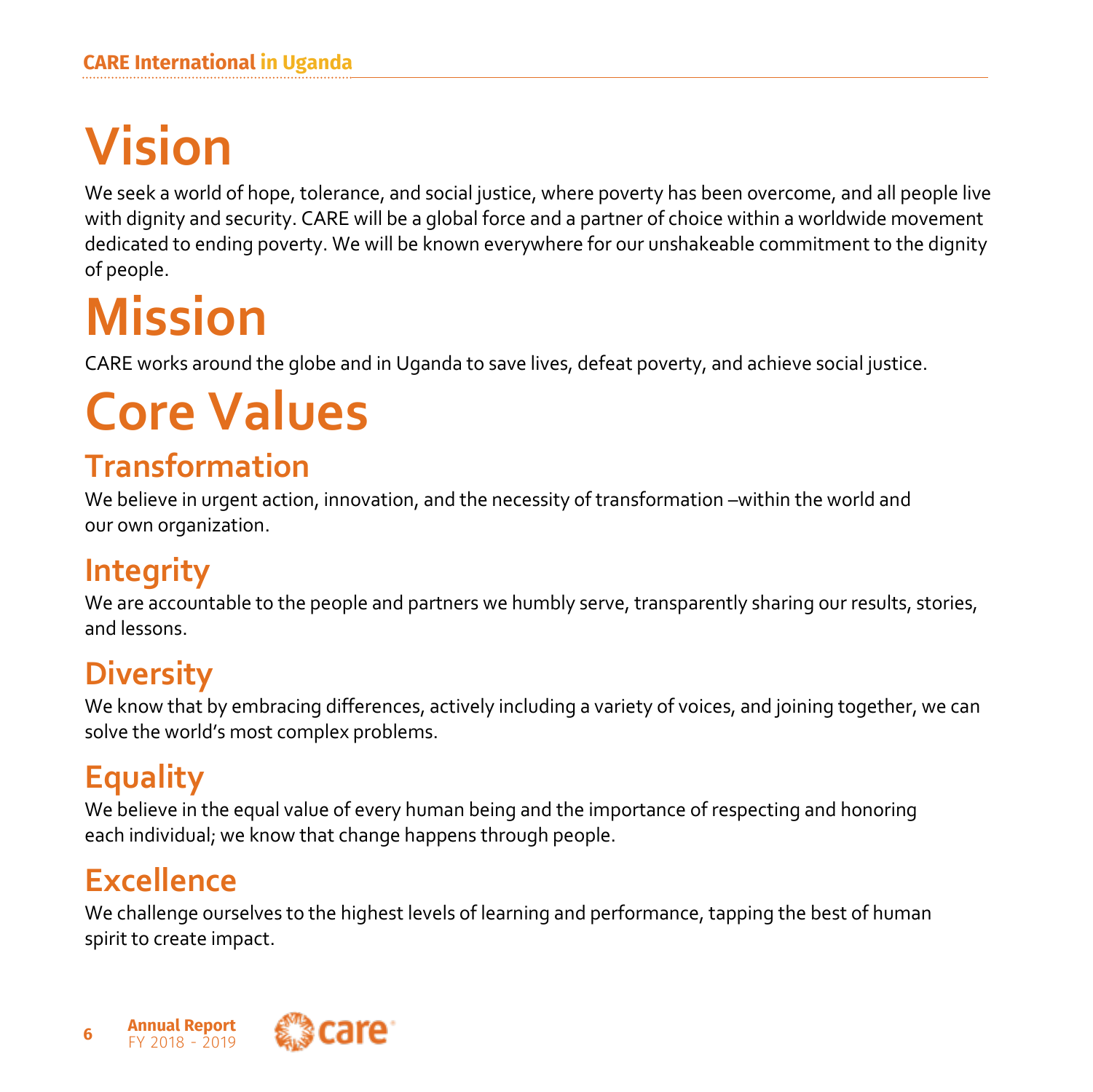# **1. What issues are we addressing?**

CARE's analysis points at three main issues that keep on driving poverty and social injustice in Uganda as described above. Therefore, all our programs are designed to address these root causes. While long term programs are better equipped to effect change on these drivers, CARE Uganda also ensures its humanitarian interventions address them. Sometimes, emergencies are even creating opportunities that would otherwise not exist. This is certainly the case around gender inequality. During crisis, women are often forced to take on roles traditionally reserved for men. Likewise, emergencies may create spaces for dialogues with duty bearers that displaced people may not have had before, enhancing governance and accountability. This is certainly the case in Uganda, thanks to the Government's progressive refugee policy that gives refugees a voice.

Addressing the risk of conflict is particularly critical during emergencies as the pressure on limited natural resources can cause tensions with host communities and between refugees. Lastly, chaos and disruption caused by shocks and displacement may force people to learn and embrace new skills, including more climate-smart technologies and less environmentally harmful practices to which they may not have had access or be open for before. Today, development and humanitarian actors refer to this framework as the triple "nexus" between humanitarian, long term development, and peace. For CARE, this is not a new concept as we are systematically tackling these issues across the continuum of aid.

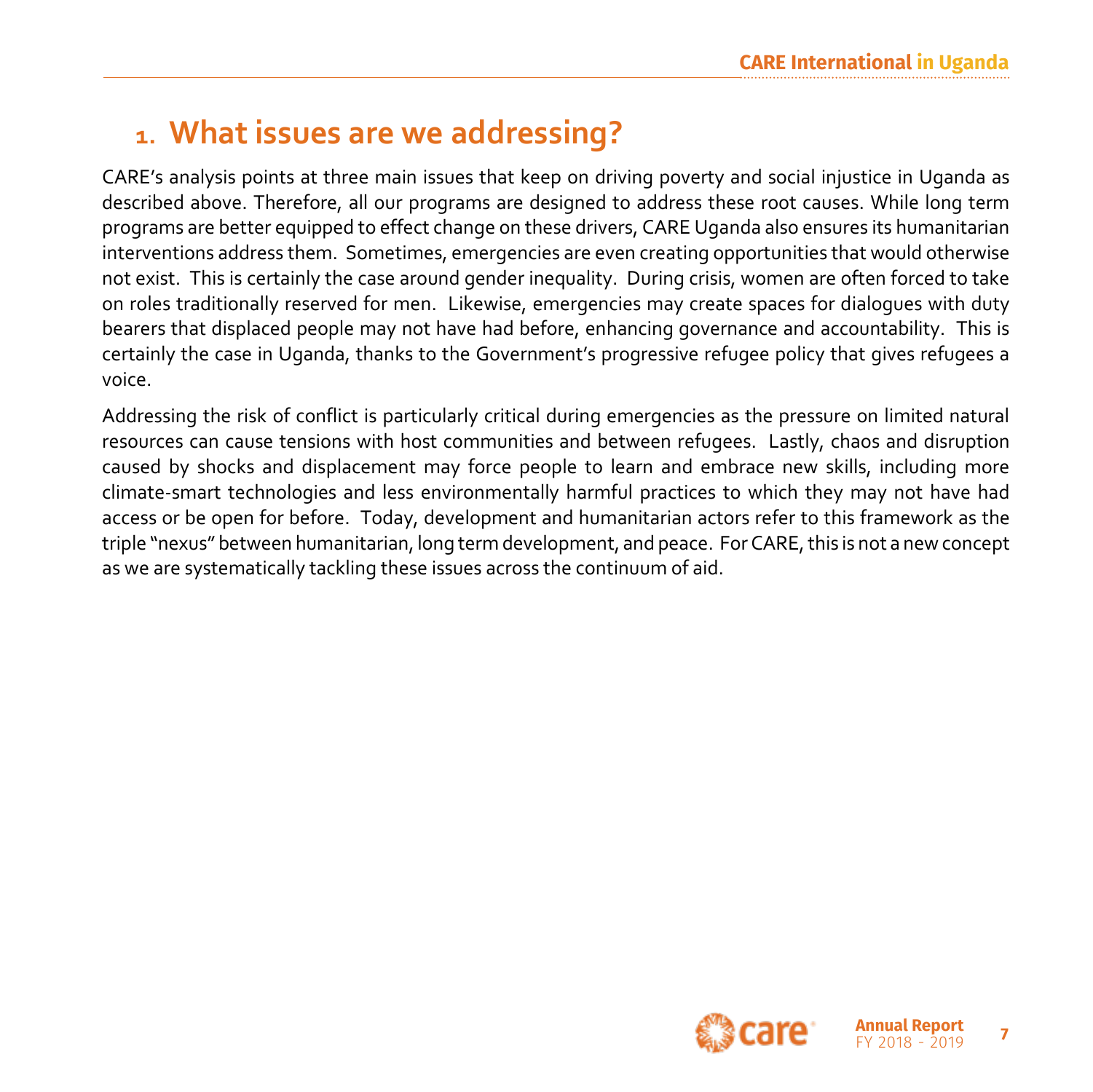

Exacerbate a prevailing unsustainable use of natural resources by further stressing the land and natural resources that poor and vulnerable communities are heavily depending upon

Natural disasters are expected to increase as the effects of climate change are increasingly felt

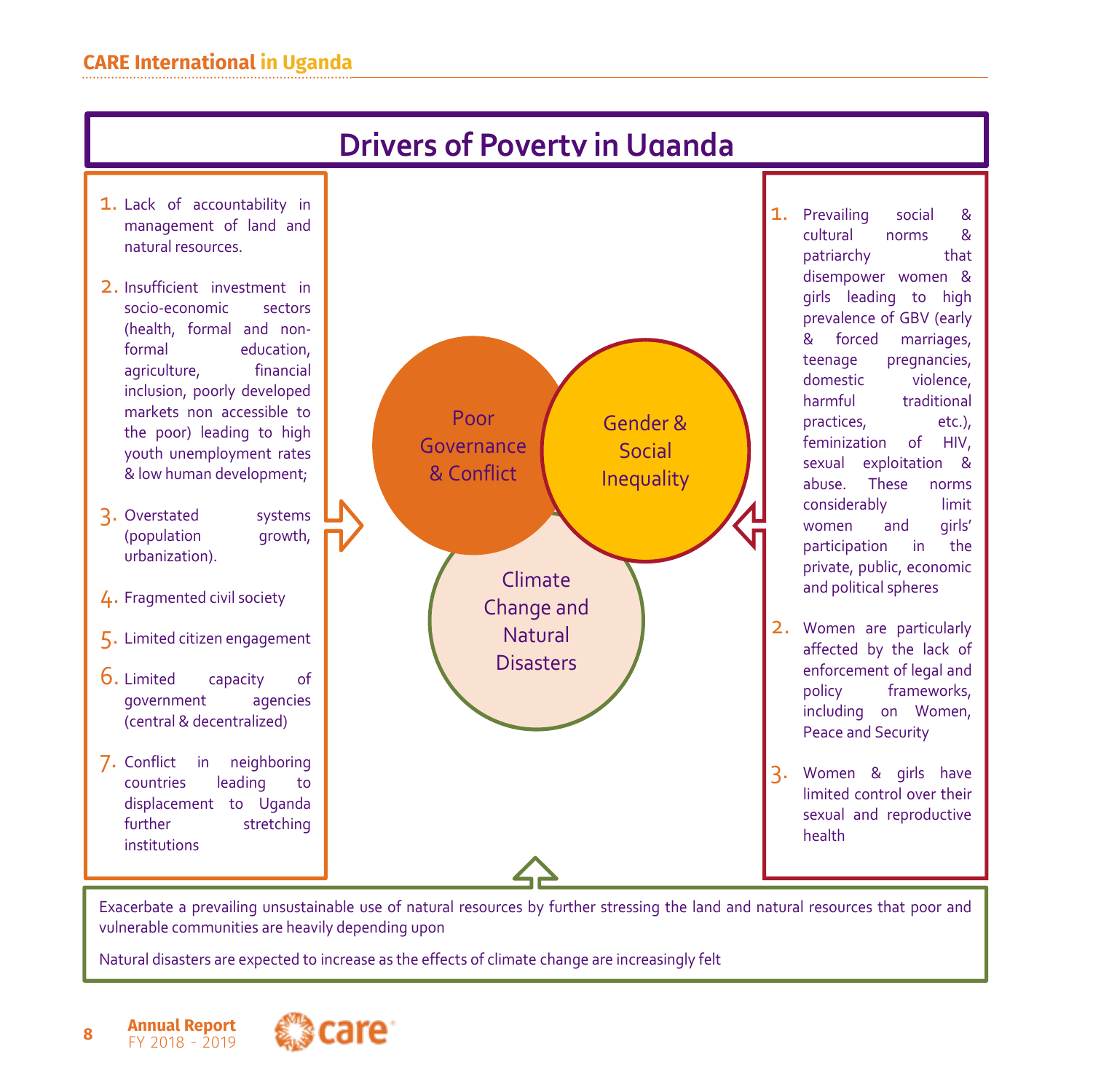# **2. For whom? Our Impact Groups**

CARE Uganda is working with its allies to impact the lives of "highly vulnerable, deprived and food-insecure women, girls, and youth, from Ugandan and displaced populations affected by conflict and disasters, at high risk of and/or already suffering from human rights violations, particularly Gender-Based Violence, specifically:

- $\triangleright$  Adult Women of Reproductive Age (18-45) with particular attention to the needs of young women;
- $\triangleright$  Adolescent Girls (10-18) and particularly those at risk of child marriage, teenage pregnancies, abuse, and exploitation;
- $\triangleright$  Male youth (18-30) given the risks of a growing idle, unemployed male population without hope for the future;
- $\triangleright$  In the humanitarian context in addition to the above groups, we provide assistance to Extremely Vulnerable Individuals (EVIs) in need of protection such as GBV survivors, victims of various forms of exploitation and abuse, People With Disabilities (PWD), Elderly people, highly marginalized groups;

# **3. In FY18&19, we reached the following numbers of people**

The numbers presented in this report are drawing from CARE Uganda's data as reported annually to CARE International through the Project Information & Impact Reporting System (PIIRS). The data aggregates beneficiary information from the various projects active during the fiscal category in each category that CARE country offices are reporting against, aligned with CARE International program strategy key indicators.

|                                                                                                                             | As of June 30th 2018 | As of June 30th 2019 |         |         |  |
|-----------------------------------------------------------------------------------------------------------------------------|----------------------|----------------------|---------|---------|--|
|                                                                                                                             |                      | Total                | Women   | Men     |  |
| People affected by humanitarian crises                                                                                      | 135,389              | 493,185              | 292,999 | 200,186 |  |
| receiving quality, life-saving humanitarian<br>assistance                                                                   |                      |                      |         |         |  |
| Women & girls exercising their rights to<br>sexual, reproductive and maternal health<br>and a life free from violence (GBV) | 200,287              | 693,545              | 429,998 | 263,547 |  |
| Poor and vulnerable people increasing<br>their food and nutrition security and<br>resilience to climate change              | 9,052                | 103,500              | 64,170  | 39,330  |  |
| Women with greater access to and control<br>over economic resources                                                         | 51,501               | 110,152              | 68,294  | 41,858  |  |

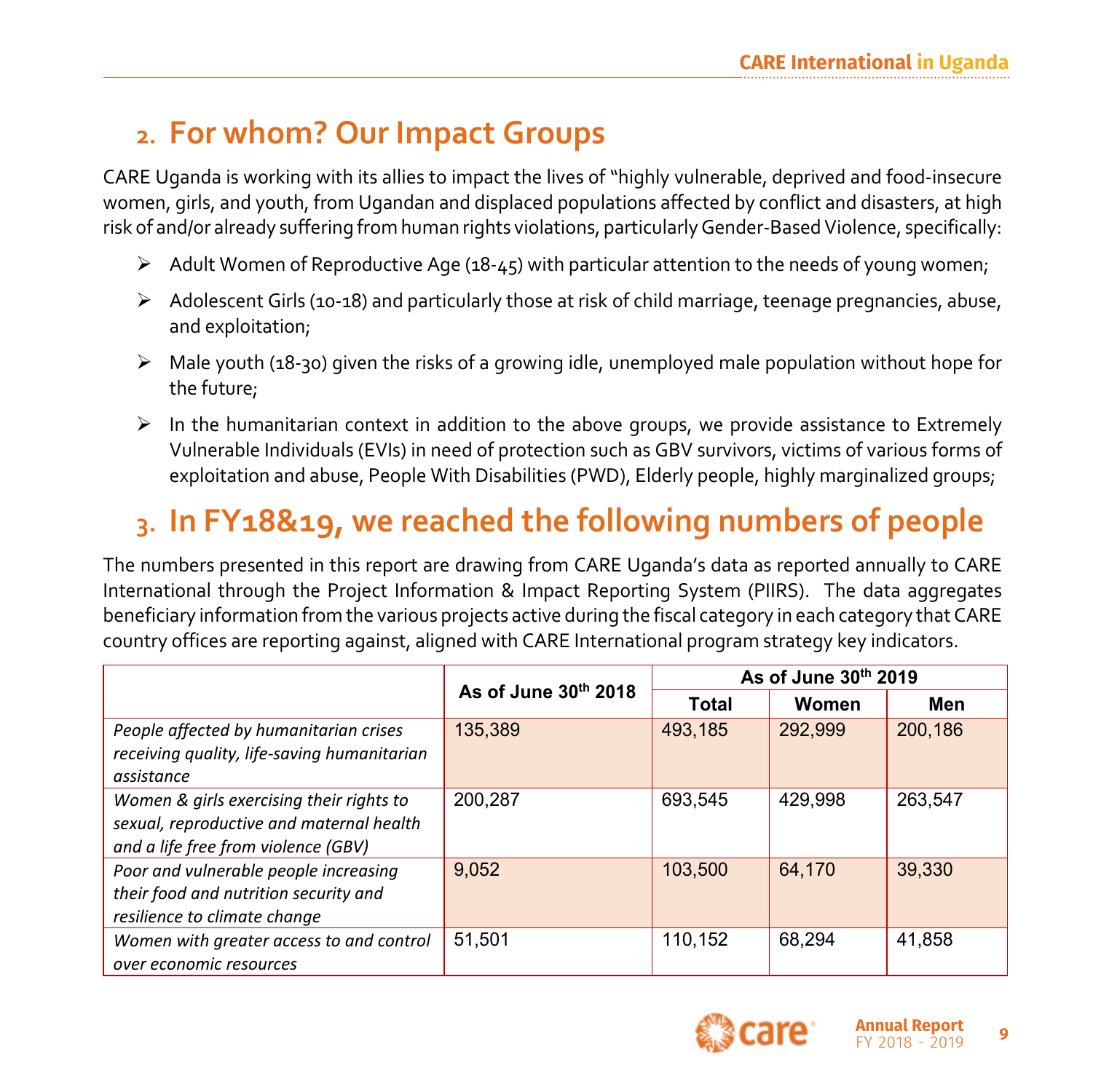# **4. What are we aiming to achieve? Our Impact goal and program objectives:**

**Our Impact Goal** seeks to "Strengthen the resilience of the most vulnerable women, girls and youth in the face of growing risks of man-made and natural disasters and pervasive Gender Based Violence".

**Our theory** of how resilience can be achieved is grounded in our experience in Uganda and elsewhere and is built on three main assumptions. We believe that resilience can only be achieved if the following conditions are met:

- *If women, girls and youth are living free from Gender-Based Violence and have control over their bodily integrity and particular control their Sexual and Reproductive Health,*
- *If they have access to dignified, diversified and sustainable livelihood opportunities that do not harm the natural resources on which they are dependent while building adaptive capacity to face both slow and rapid onset disasters, and*
- *If governance structures and relevant spaces at all levels, from local to global, are inclusive of empowered women, girls & youth, whether Ugandan citizens or refugees, with the required confidence and skills to influence decisions;*

Then, CARE's impact group will be more resilient and able to thrive.

During FY18 and 19, this impact goal and theory of change was operationalized through the following interconnected objectives and key activities that were implemented through a number of projects.

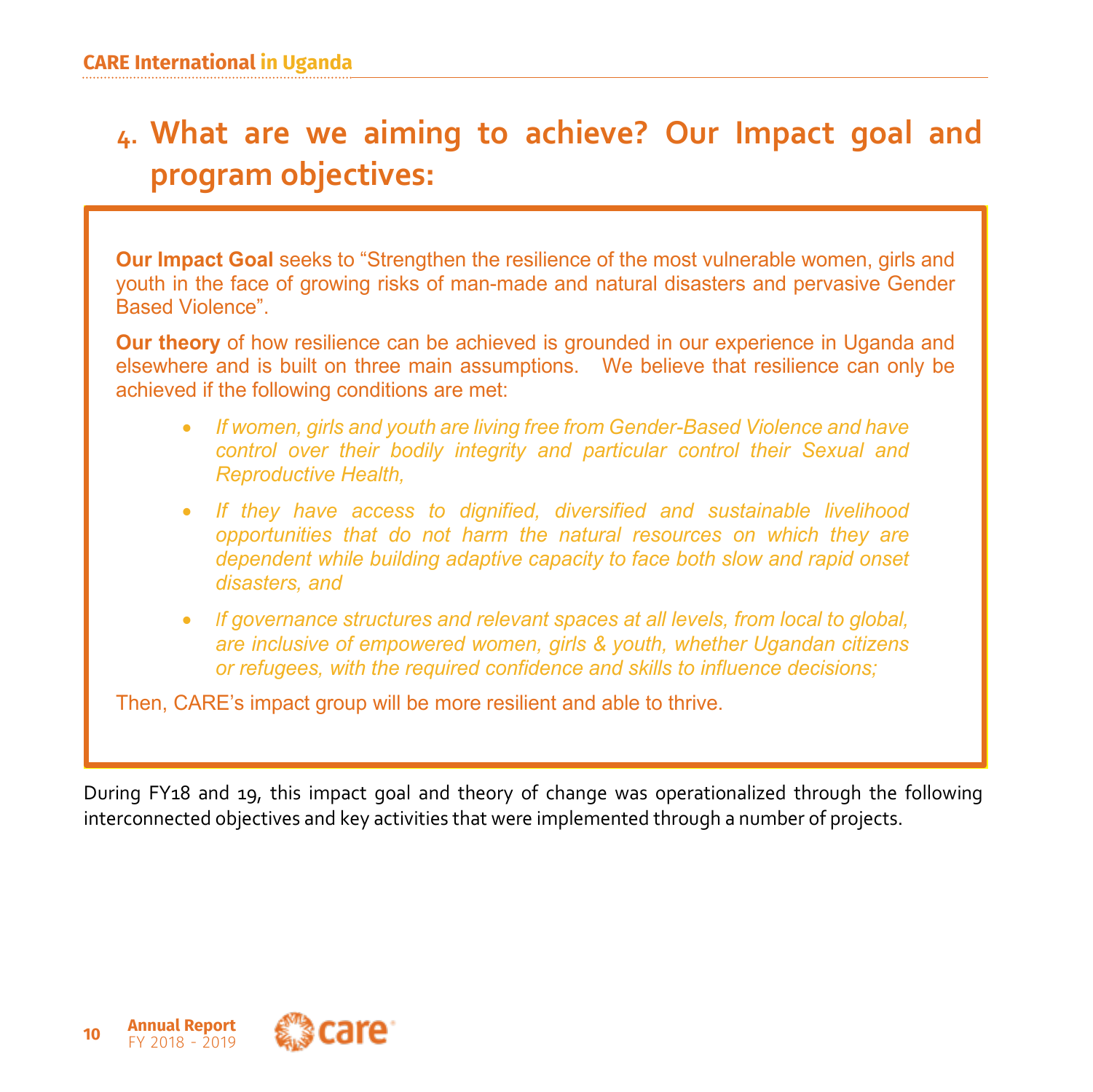# **5. Main achievements & key models**

## **5.1 Gender Transformative Programming & CARE's Gender Equality Framework (GEF)**

CARE's GEF was developed to support programmes in conceptualizing and planning gender equality work. The GEF builds on existing CARE frameworks and tools, in particular the Women's Empowerment Framework (WEF). CARE views women's empowerment through the lens of marginalized women's struggles to achieve their full and equal human rights. In these struggles, women strive to balance practical, daily, individual achievements with strategic, collective, long-term work to challenge biased social rules and institutions. Therefore, CARE defines women's empowerment as the sum total of changes needed for a woman (or girl) to realize her full human rights – the interplay of changes in:

- Ø **Agency:** her own aspirations and capabilities;
- Ø **Structure:** the environment that surrounds and conditions her choices; and
- Ø **Relations:** the power relations through which she negotiates her path.

The GEF updates CARE's previous Women's Empowerment Framework to capture learning that **women and girls' empowerment approaches must be synchronized with and complementary to engaging men and boys** and people of all/diverse genders for gender equality.<sup>1</sup>

CARE has a history of gender transformative programming globally and in Uganda however, these two years saw a more systematized and integrated approach linking more deliberately the individual, households, community, institutional and policy levels or the Agency, Relations as per CARE's GEF. At individual level, we have intensified efforts to raise women, girls, men and boys' awareness on the

#### **Build Agency**

Building consciousness, confidence, selfesteem and aspirations (nonformal sphere) and knowledge, skills, and capabilities (formal sphere).



#### **Change Relations**

The power relations through which people live their lives through intimate relations and social networks (nonformal sphere) and group membership and activism, and citien and market negotiations (formal sphere).



#### **Transform Structures**

Discriminatory social norms, customs, values, and exclusionary practices (nonformal sphere) and laws, policies, procedures, and services (formal sphere).



<sup>2</sup> CARE's Engaging Men and Boys for Gender Equality Series, Brief 1, page 3, explains synchronization and the programming elements evident in CARE's engaging men and boys work, drawing on experiences from 20 countries.



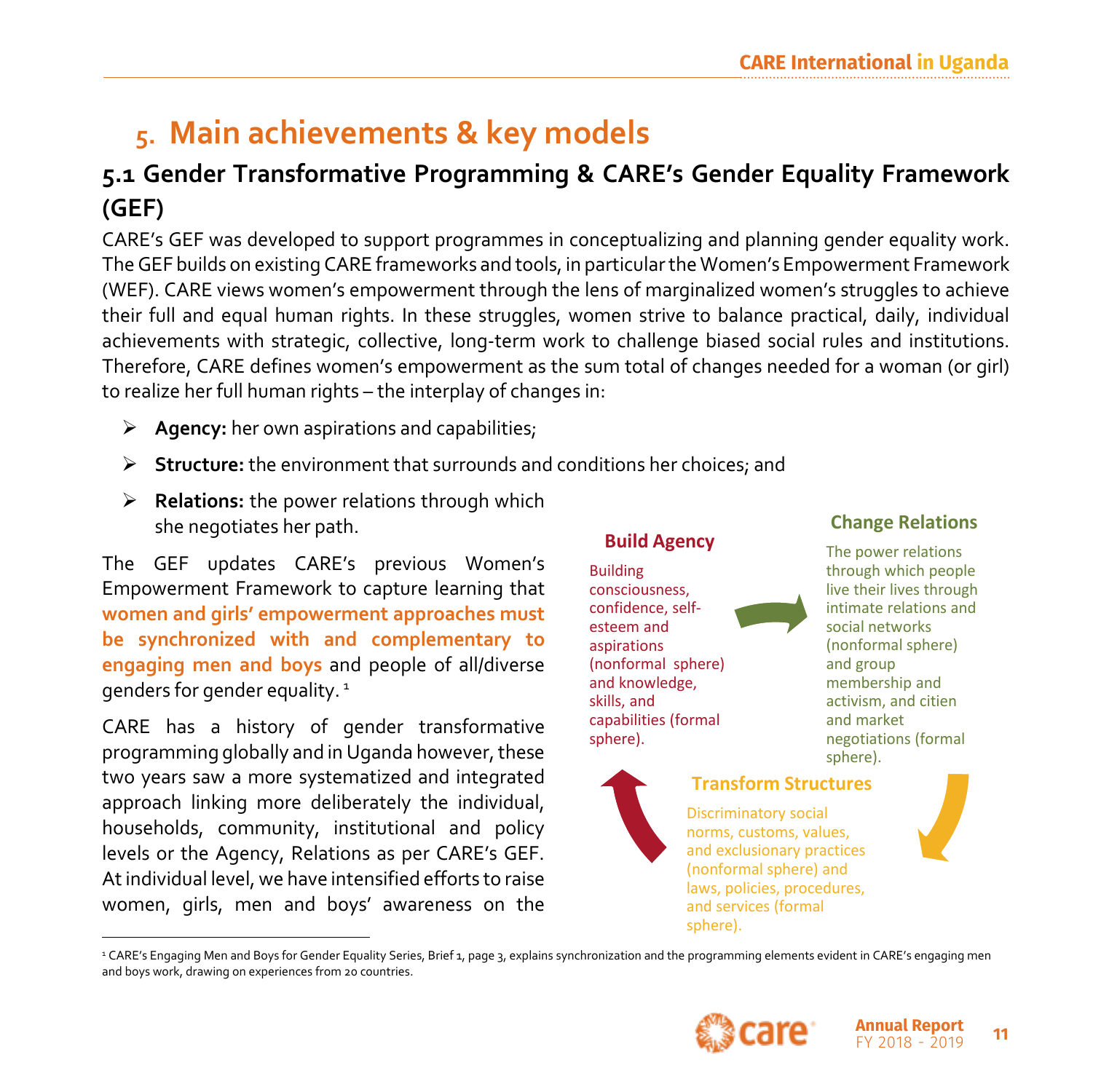negative impacts of prevailing gender inequality and resulting gender based violence and we have trained women and girls on their rights to protection and a life free from violence, on their leadership so that they are better prepared to voice their issues in relevant spaces. Driven by the "motto" response is the best prevention, we have also scaled up our GBV response interventions and provided services to a total of 1355 (f=1174, m=181) GBV survivors over the two years. At the household level, through tools like our Intra Household Gender Dialogues, we have supported couples to make joint decisions on the use of household incomes and productive assets through joint visioning, learning mutual respect and dialogue. At community level, through V/YSLAs, approaches like Sasa!, our Role Model Men and Boys (RMM&B) model, training and engaging opinion leaders, working with the media, we have built a critical mass of connected male and female change agents of different age groups increasingly acting as a unified force for change and denouncing inequalities both in development and humanitarian contexts. In total throughout the two years, we have trained 1225(f=633, m=592) volunteers who continue to act as activists and champions for gender equality. As we will see later in the report, we have also invested in our partners to become more gender committed and gender competent organizations so that they can lead the way in various policy advocacy efforts to improve the legal and policy framework.

## **6. Gender in Emergencies & expanding our response to refugees from DRC**

In February 2018, CARE expanded its humanitarian efforts, focused on South Sudanese refugees in West Nile, to the South West of Uganda that faced a large influx of refugees from the Democratic Republic of Congo since December 2017, who were fleeing inter-ethnic violence and conflict in Ituri Province. CARE used its rapid gender analysis tool that identifies the different needs and capacities of women, men, girls, and boys to inform its response, which focused on providing immediate support to GBV survivors and their families, as well as emergency SRH services with a focus on pregnant and lactating women. CARE was able to start its response initially in Kyangwali settlement thanks to funding from CARE International's Emergency Response Fund. Later, UNFPA, Danish Emergency Relief Fund (DERF), CARE USA, UK Start Fund, the staff of Equinor, and Novo Nordisk Foundation supported CARE to continue with the delivery of lifesaving SRH and GBV services, as well as UK Start Fund, which enabled CARE to strengthen Ebola preparedness in Kikuube and Hoima Districts. Our humanitarian program in Kyangwali has largely integrated protection/SRH and GBV intervention, offering case management services, and establishing safe spaces for survivors of gender-based violence. CARE's assessment of SRMCH services revealed many gaps in the Minimum Initial Service Package (MISP) for reproductive health in crises. We responded by providing timely access to life-saving sexual and reproductive health services for the crisis-affected populations, with a focus on Pregnant and Lactating Women (PLW).

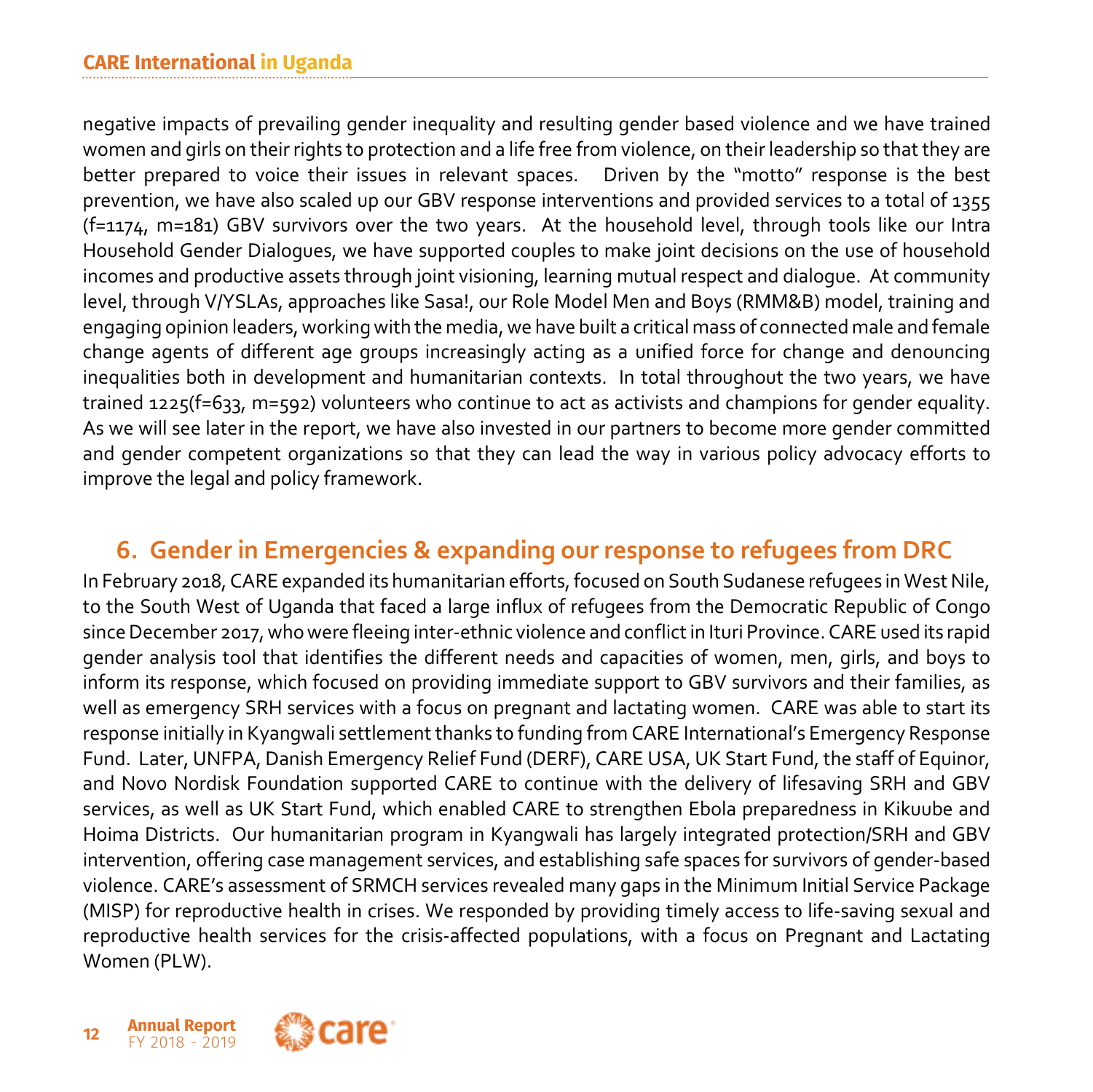Effective January  $1^{st}$  2019, CARE was able to scale up its efforts in Kyangwali and expand to Kyaka II settlement with funding from the EU Humanitarian Aid (ECHO) through a CARE-led consortium for a comprehensive integrated protection and GBV response called APEAL. APEAL is implementing ECHO's Basic Needs Approach and uniquely coordinating with other actors, including with other ECHO funded consortia, to ensure targeted vulnerable refugees have access to a comprehensive package of services. As will be seen later in this report, APEAL builds on evidence generated through our previous two ECHO grants under Oxfam and Mercy Corps respectively, replicating and scaling up tested models and piloting new innovations like "humanitarian V/YSLAs".

At the core of our humanitarian program is CARE's Gender in Emergencies (GiE) approach. This approach seeks to address gender barriers in emergency programs, in order to meet the needs of affected persons of all genders, ages, and abilities. In Uganda, CARE is applying this approach in 4 ways: (1) rapid gender analysis conducted at the start and throughout the humanitarian responses; (2) training of non-protection actors in mainstreaming gender; (3) preventing, mitigating, and responding to GBV; and  $(4)$  Women Lead in Emergencies, which works with women in the refugee communities to make their voices count in humanitarian planning and decision-making, Women Lead in Emergencies (WLiE) is currently being piloted with both South Sudanese and Congolese refugee women, with the financial support of the EU and Canadian Government.

## **7. Operationalizing the "nexus" with gender transformation at the center**

The expansion and response in Kyangwali did not stifle our work in the South Sudanese refugee response in West Nile, which stabilized in 2018 and 2019 as the number of new arrivals from South Sudan slowly reduced. However as very few South Sudanese intend to return, it became critical to adapt the portfolio in West Nile from strictly humanitarian to more long-term development approaches, particularly in building resilience through climate change adaptation and sustainable and environmentally friendly livelihood options to increase the self-reliance of refugees and reduce the impacts of the large refugee presence on already impoverished host communities. Programming in the "nexus" therefore provided an opportunity to apply and adapt CARE's long term gender transformation models to the humanitarian space and go "deeper" in addressing deeply entrenched gender norms among both host and refugee communities who are stabilizing and require durable solutions.

With support from Norwegian Ministry of Foreign Affairs and the Austrian Development Agency, CARE was able to implement interventions targeting youth combining continued attention to GBV prevention and response with livelihood enhancing activities. Together the NMFA2 and ADA projects supported a total of 70 youth (M 17: F 53) with business development skills and start up grants and kits. Under ADA, a job center was

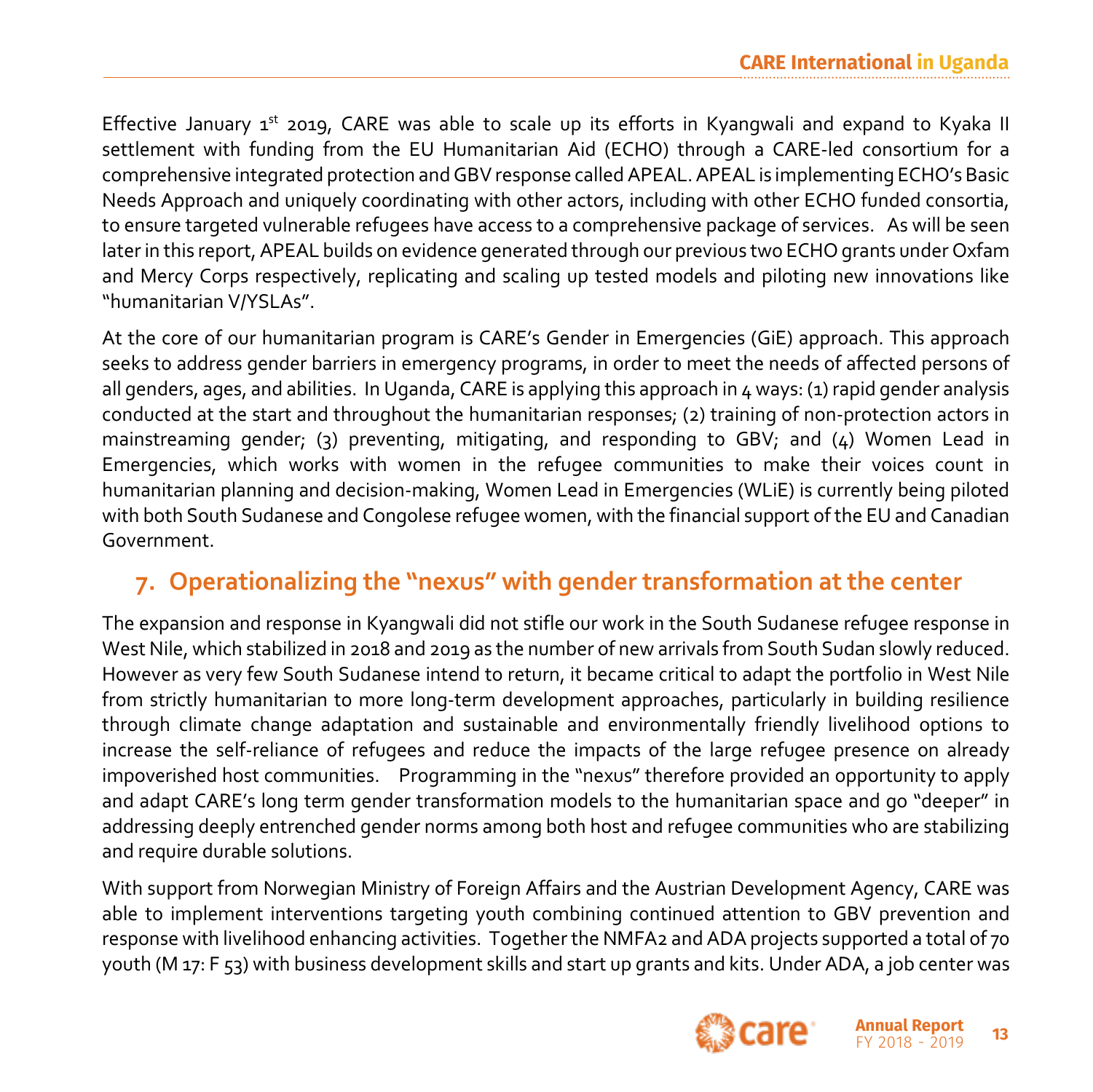also built in Imvepi settlement which is still being supported to ensure full operationalization, increasing local institutional capacity for youth skilling and vocational training. In parallel, these two projects also supported immediate protection needs through their shelter components and we continued to implement lifesaving GBV and protection services, including shelter assistance through two grants from ECHO, through Oxfam and through Mercy Corps, that both closed in December 2018 and through support from the Danish Telethon. Additionally, starting 30<sup>th</sup> Oct 2018 UNWOMEN entrusted CARE with a two years' grant, AWEAR (Advancing Women's economic Empowerment and Resilience in the South Sudanese emergency response project) in West Nile, targeting refugee settlements in Adjumani and Yumbe, with a focus on economically empowering refugee women and girls through access to VSLAs and dignified income generating activities, including through more women friendly Cash For Work and Cash for Community Assets, further evidencing donors' commitment to support durable approaches in West Nile in line with Uganda's Comprehensive Refugee Response Framework (CRRF).

Our new UNFPA/ DANIDA funded WAY project is leading the way in "nexus" programming in 98 sub-counties of eight districts of which five are refugee hosting districts in West Nile and Northern Uganda. WAY started on January 1<sup>st</sup> 2018 and is a five years project that combines a set of interventions across our theory of change; integrating economic empowerment and adaptive capacity building (working with YSLAs, farmer groups, livelihood groups) with gender transformation at scale through models like SASA!, Role Model Men and Boys, individual women and girls leadership, mentorship and empowerment models while facilitating access and utilization of GBV and SRHR services. WAY is currently CARE's most integrated program bringing together various evidence- based models from the humanitarian and development contexts and working with various age groups, including reaching boys and girls in 448 schools. As of end June 2019, WAY alone had directly reached 200,530 (120,318 women and girls and 80,212 men and boys). 802,120 people were reached indirectly (481,272 women and girls, 320,848 men and boys). Of these 27,711 women and girls and 18,474 men and boys were refugees directly reached. Indirectly the project reached 110,844 refugee women and girls, and 73,896 refugee men and boys.

With Global Affairs Canada (GAC) support, CARE is delivering interventions that aim at saving lives, reduce suffering and maintain human dignity for women, men, boys and girls and directly targeting 86,699 persons (both refugees and host communities as per CRRF and REHOPE frameworks) through the following sectors; Shelter Construction, GBV prevention and response, Sexual reproductive health and rights and Women's leadership in emergencies, in Arua districts specifically Rhino, Omugo and Imvepi settlements. Two permanent Maternity wards constructed and equipped at Yinga and Ofua H/C III for Increased access to critical SRHR services for SSD refugees and host community women with a focus on pregnant and lactating

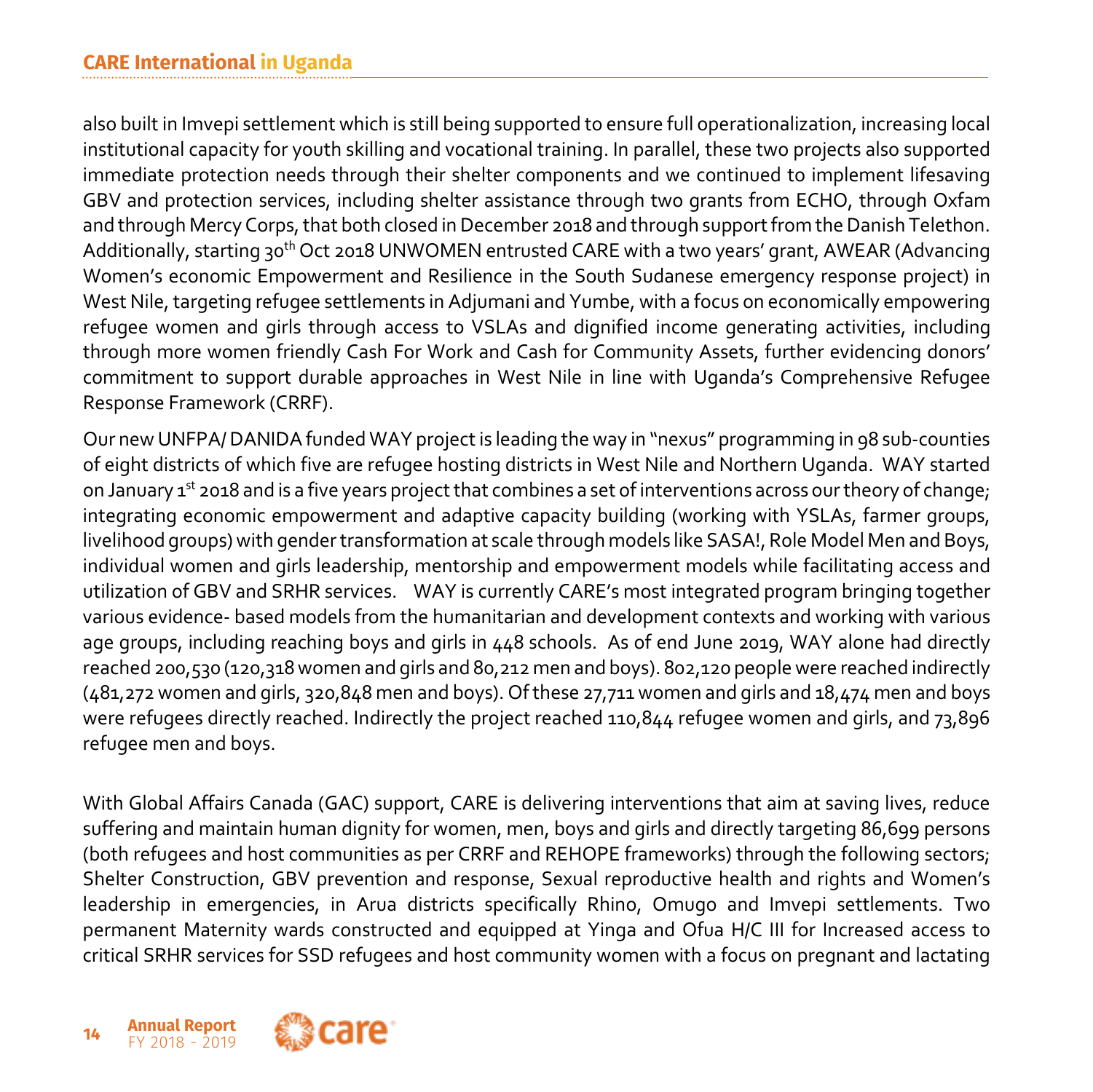women. 21 solar lights have been installed at water points, community lanes for safety and security. 153 protection cases (rape, defilement, Domestic violence) have been managed through the referral pathway (police, RWC, Health). 200 semi-permanent shelters for south Sudanese refugee PSN to access appropriate safe and dignified semi-permanent in Omugo settlement.

Through various community platforms including community parliaments, drama groups, awareness outreaches, 42,350 members (39,175 refugees/ 3175 Host) have been reached with comprehensive training on GBV, basic concepts on Gender, complaints and feedback mechanism, (23,277 F 9,073 M) A total of 150(F 59, M 91) community leaders and frontline workers trained on GBV and SHEA. 38 (F 20, M 18) frontline health workers trained on clinical management of rape (CMR), 54 Block leaders (F 5, M 49) and community leaders were trained on GBV, SHEA and referral. A total of 206 (155F, 51M) health workers trained on EmONC, PAC, CMR, VCAT and Cancer screening. 2 Ambulance services support to Siripi and Omugo H/C III and Supported 9 health centres with lifesaving equipment.

CARE is using the Women Lead in Emergency approach to realise Increased ability of women affected by crisis to meaningfully participate in humanitarian decision making with funding from GAC. Women Lead is where Gender Equality and Women's Voice meets Inclusive Governance in CARE's 2020 Programme Strategy. Women Lead aims at raising the voice of the marginalized woman to be able to participate in decisions that directly affect them including service provision. Women Lead is a 5-step approach to working with marginalized and crisis-affected women to transform unjust gender and power relations and to strengthen women's voice, leadership and representation in programming, governance and public decisionmaking

Through our new DANIDA funded Strengthening Resilience and Promoting Inclusive Governance Project (STRENPO) that works both in Arua (refugee hosting sub-counties of Omugo, Odupi, Uriama and Rigbo) and in Kyaka II, in partnership with national civil society organisations Advocates Coalition for Development and Environment (ACODE) , Environmental Alert (EA), Rural Initiative and Community Empowerment West Nile (RICE WN) and Joint Effort to Save the Environment (JESE) respectively, building adaptive capacity has been more strongly integrated in our nexus programming framework. Concerned with the environmental degradation caused by large numbers of refugees, STRENPO builds on various natural resources based management and governance models tested under our previous FOREST project to promote sustainable livelihood options for refugees and host communities. Using participatory research such as CARE's Gender Sensitive Climate Vulnerability and Capacity Analysis (G-CVCA), STRENPO is uniquely bringing refugees and host communities together to jointly manage the natural resources they both depend upon for their survival, strengthening social cohesion between the two groups and reducing GBV risks for refugee women and girls

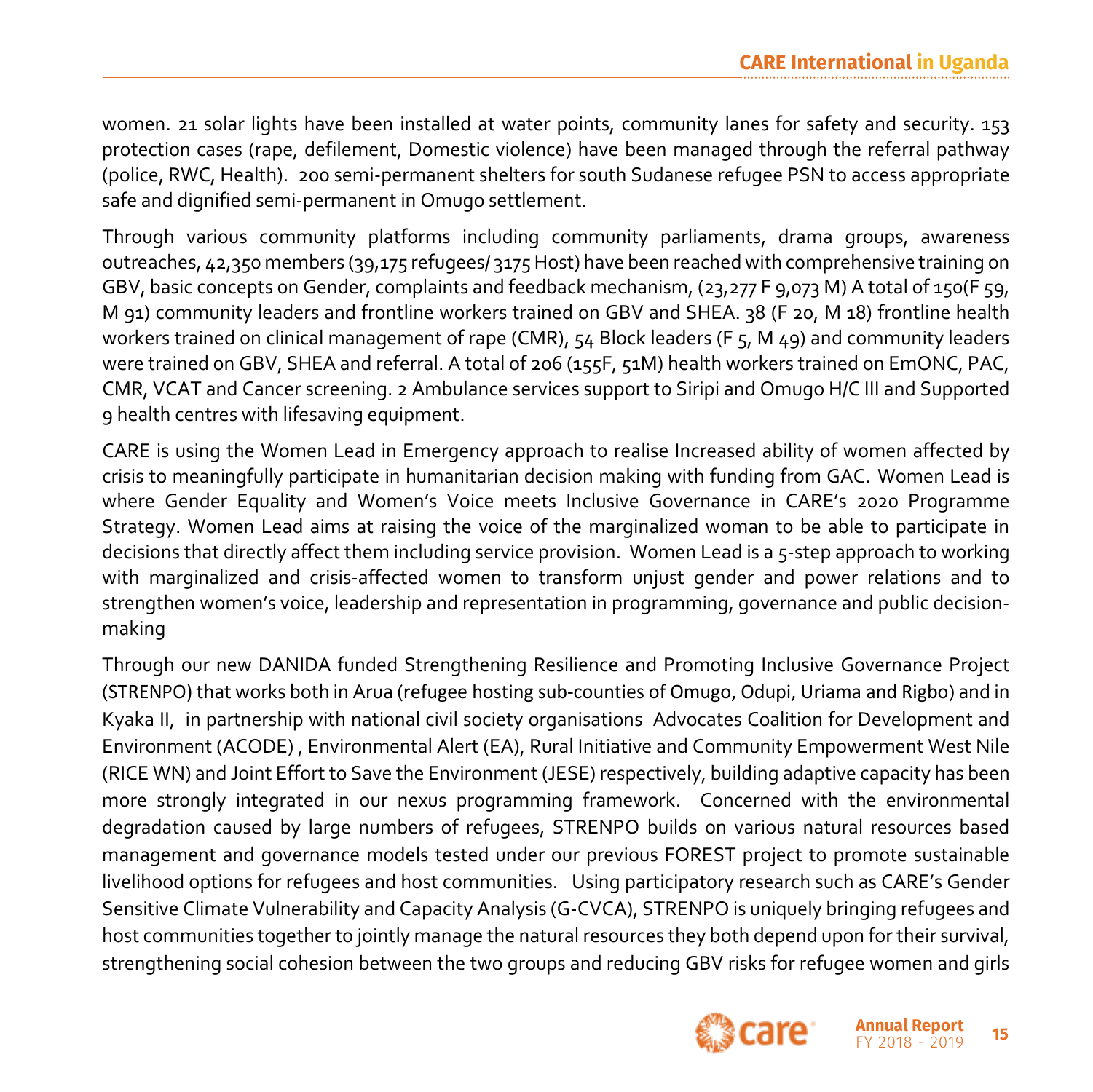who are very often subject to threats and attacks when fetching water or firewood. STRENPO is also innovating with "green" solutions to waste management and energy in refugee settlements in partnership with private sector actors. As of end June 2019, STRENPO alone had reached 18618 beneficiaries. Of these, 10,090 were females and 8,528 were males. These beneficiaries have participated in economic activities, social mobilization for citizens to participate in policy processes and managing the environment that surround them. STRENPO works with duty bearers to engage them on policy implementation issues that affect the target communities as well as build capacity of CSO networks to engage with government.

## **8. Linking Women Leadership skills, self-healing and sisterhood across the continuum of aid**

Throughout these two years, we have put a lot of emphasis on strengthening women and girls' voices and building their confidence and capacity to express their views, concerns and needs in relevant spaces through leadership interventions embedded in our various programs, in both humanitarian and development contexts. However, the ADA funded Learning for Change (L4C) project that closed in March 2019 has been a real breakthrough in our conceptualization and approach to women leadership.

Through L4C that also had a psychosocial component, CARE and partners' staff were made to understand that isolation and depression caused by poverty and deprivation are major barriers to women taking up leadership roles. We learnt that leadership training programs that ignore these facts have limited to no impact and that women must first be taken through a personal journey of self-healing from which hope for the future and the desire to speak up, act, demand and drive change can be built. In so doing, we also realized the importance of having safe spaces and building a "sisterhood" from which collective power and strength can be generated both for mutual healing and collective actions. This required taking a different approach to women leadership, starting with more attention to needed counseling and psychosocial support, to safe spaces and to personal transformation from a state of depression to a state of activism. The L4C project was highly successful in adapting to these findings as evidenced by the brief included in this report. L4C also informed how we work on Women Leadership across the portfolio, including in the refugee setting. Through our GAC funded project in West Nile, Omugo settlement, and through our ECHO funded grant APEAL in Kyangwali and Kyaka II, we are also piloting a Women Lead in Emergencies (WLiE) approach, building on the model developed by CARE's Global Emergency Team. Our projects already acknowledged and supported existing women's groups or networks amongst the crisis affected community and worked to transform unjust gender and power relations by supporting women's collective voice and leadership in humanitarian decisionmaking. Building on L4C's knowledge, we are also placing more attention to women's emotional needs and

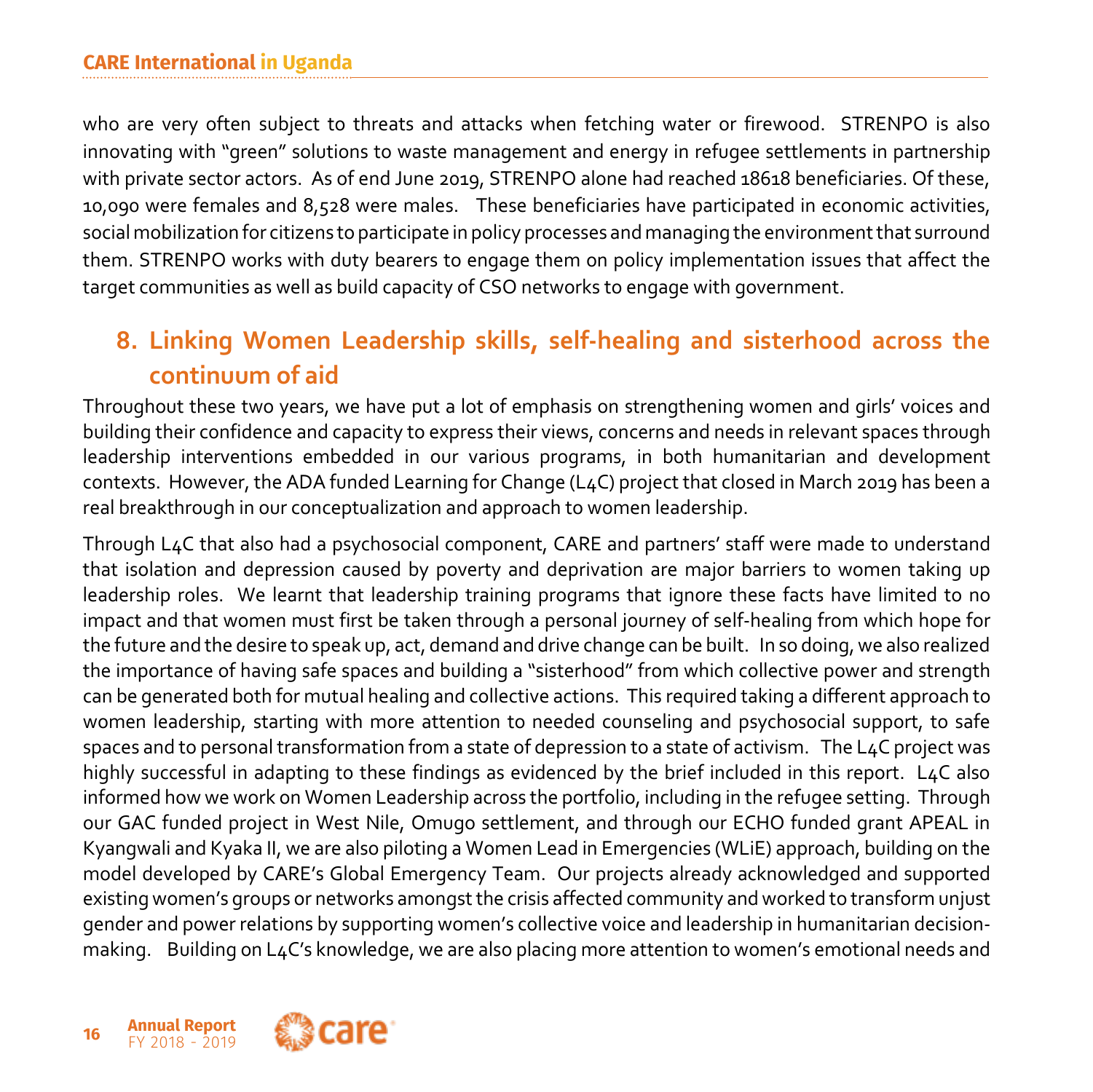mental health in WLiE models in emergencies where trauma levels are very high as evidenced by the increasing numbers of suicides. (reference TPO reports.)

## **9. Engaging Men and Boys (CARE's Role Model Men Boys' Approach)**

Partnerships with men and boys are crucial for gender equality to be achieved. CARE Uganda has a long experience Engaging Men and Boys as champions for gender equality and is a member of the Uganda Men Engage Alliance. Often men are the decision-makers in many aspects of women and girls lives – as leaders, husbands, fathers, brothers, etc. Young men and boys will be future leaders, partners, fathers. If they continue to model and pass on oppressive and violent forms of masculinity, the fight against Gender-Based Violence in all its forms will not be achieved. Through our support to men and increasingly young boys in both Ugandan and refugee communities, we build a new generation of brothers, fathers, uncles, friends and male leaders who are breaking free from the societal expectations and patriarchal constraints. These men and boys promote gender-equitable attitudes and behavior, working together along with women to ensure that the future of Uganda is free of gender-based discrimination. In FY 2018 and 2019, we trained a total of 911 Role Model Men and Boys across our different projects. We would like through this report to recognize the courage of the men and boys who decide to break free and distance themselves from traditional violent and oppressive forms of masculinity. Our various research and engagement with them continues to evidence that it is not an easy choice. It comes along with backlash such as mocking, isolation and even suspicion from spouses for those who are married. In the end, the "*benefits at the end of the journey are worth the pain*" as many report but the initial reactions from the entourage are difficult, requiring continued accompaniment and risk management.

## **10. Transforming gender norms through Menstrual Hygiene Management**

Menstruation should not be the end of a girls' education, prevent women from attending events (including food distribution in refugee settlements) or be a source of violence when women and girls end up cutting cloth from blankets in their NFI kits to manage their periods and are beaten by male partners as a result. Building on findings from several Rapid Gender Analysis conducted in refugee settlements since 2016, in 2018 and 2019 pointing at the linkages between limited menstrual hygiene management options and GBV, CARE extended its Menstrual Hygiene Management interventions and transformed it into a pillar of its integrated Sexual Reproductive Health and Gender Based Violence prevention package. In collaboration with local partner WOMENA and funded by ECHO, we piloted menstrual cups in Imvepi settlement with a 100 women and girls. The cups were introduced within a larger Sexual Reproductive Health package teaching women

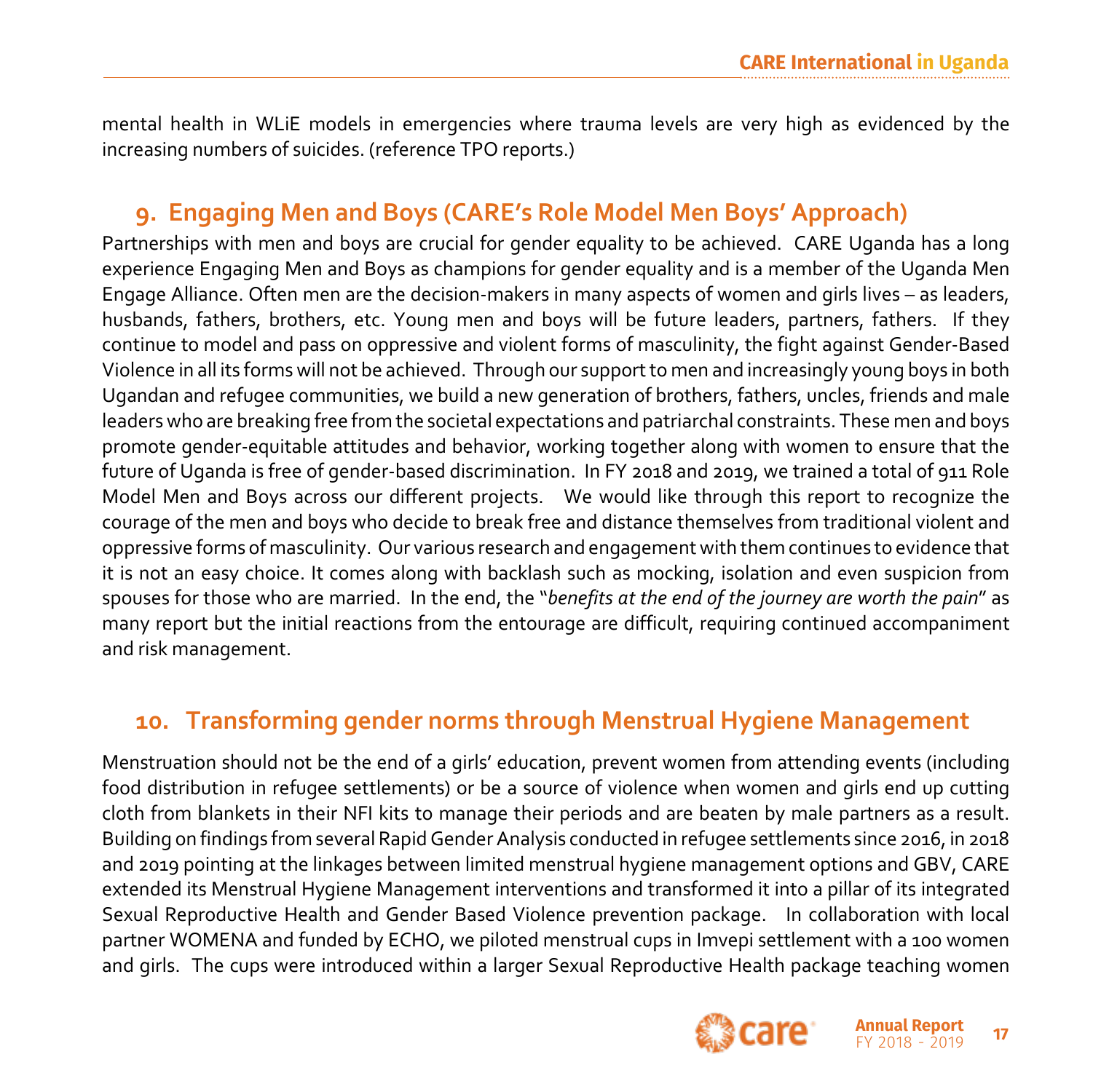and girls about their reproductive cycle, their anatomy, the risks of early wanted pregnancies, of HIV and other STIs. CARE added its expertise in engaging men and boys to WOMENA's expertise in the introduction of the cups. Results were amazing. Thanks to the engagement of CARE's role model men, there was no backlash and men became menstrual cups' champions passing on messages on the benefits of the cups for women and girls' mobility and their overall well-being and dignity. 87% of women and girls reported using the menstrual cup consistently throughout the 3-month trial period. 94% of respondents said they felt "very satisfied" with the comfort of using the Ruby Cup. The cups are low costs (less than \$20 for 10 years' longevity) leading to savings compared to buying disposable pads. Every woman or girl using a cup can save up to 1.028,000, UGX over a period of 10 years. This does not consider other positive impacts from not selling NFIs or parts of their food rations.

Building on this pilot, ECHO, under our new APEAL project for 2019 is now supporting CARE and WOMENA to scale up the roll out of menstrual cups in Kyangwali and Kyaka II refugee settlements. This is done in an integrated fashion using YSLAs and other Adolescent girls' friendly spaces.

Menstrual Hygiene Management has also been scaled up in 448 schools of the UNFPA funded WAY project through Hygiene and Sanitation clubs. Through these clubs, gender norms are being challenged and boys are supported to explore the roles they can play to support their entire school community and the larger community. Discussions on general hygiene move to menstrual hygiene and why this should not be barrier to girls' development and their right to stay in school. Boys are encouraged to explore how they contribute to the stigma associated with menstruations and supported to challenge and change that.

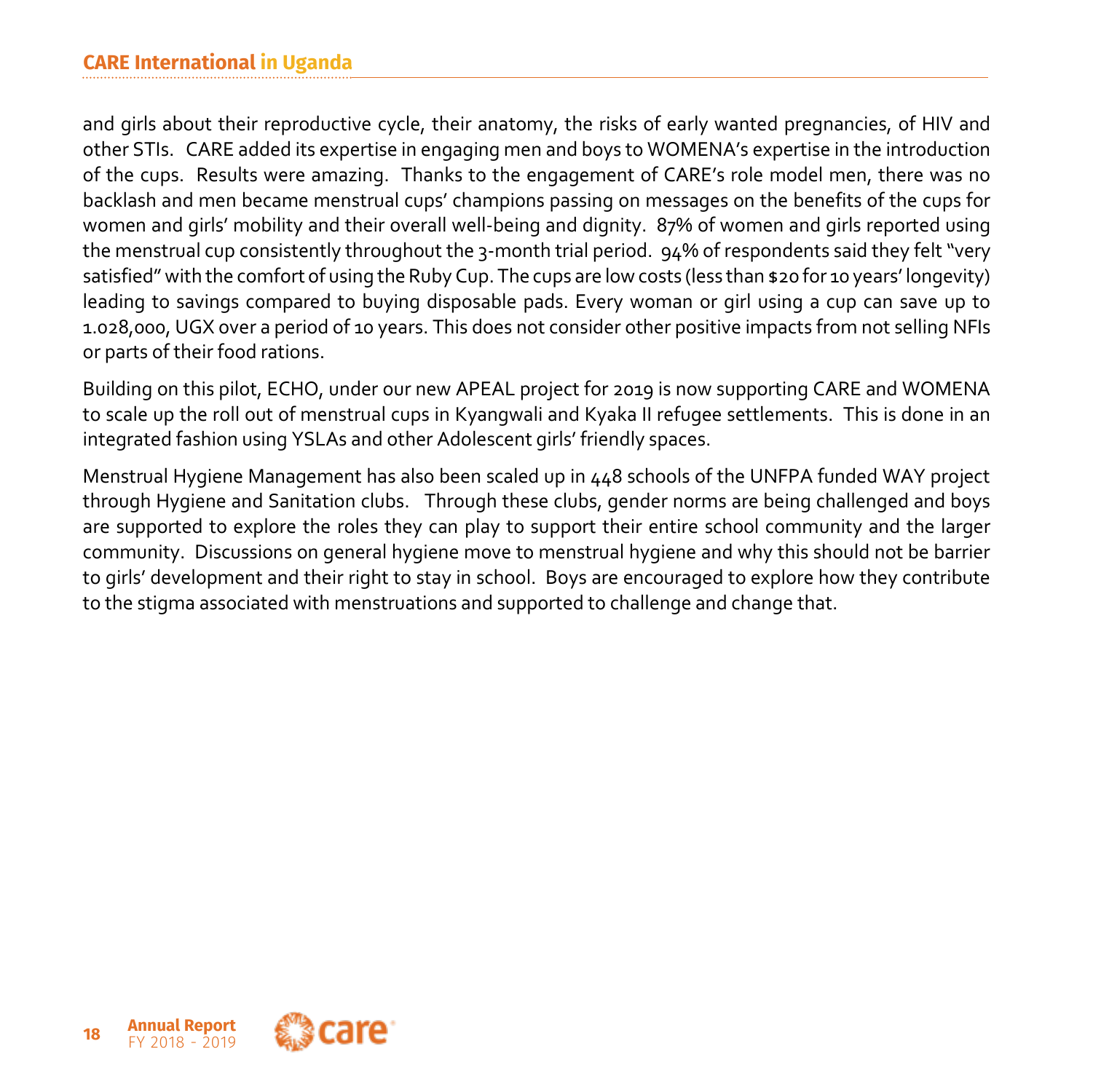#### *"The boys will laugh at me! We cannot talk about periods! I cannot go to school because I have my period!"*

The WAY project is using innovative and responsive solutions led by the projects Role Model Adolescent boys in schools. In the Mireiyi refugee settlement in Adjumani district, a primary school that serves both refugee and Ugandan boys and girls. The Mireiyi Primary School is one of the 448 schools which is supported by CARE International in Uganda through the DANIDA/UNFPA Uganda funded Women, Adolescents, Youth (WAY) rights and empowerment program.

13-year-old Andama Job is leading the fight to change attitudes and break barriers around menstruation in his school. Through the WAY project, he has learned how to make reusable Menstrual Pads, how to use the reusable Menstrual pads and he teaches girls in his school and his community about how to make and use these reusable menstrual pads.

Job is a symbol of hope; he ushers a new generation of young boys and men into a world where periods are not a private issue that concern only women and girls but men and boys alike. Job is normalizing menstruation and shattering the box of toxic masculinity – he will not be bound by the box that patriarchal societies create for men and boys. Job advocates for the rights of girls in his school and more importantly, Job is teaching boys his age about gender equality, SRH, GBV, and why they all should be champions of change in their communities.

## **11. Continuously reinventing VSLAs**

CARE celebrated 20 years of experience forming Village Savings and Loans Associations (VSLAs) and Youth Savings and Loans Associations (YSLAs) in Uganda in 2018. As of end June 2019, CARE Uganda has established 30,780 savings groups and improved the wellbeing of 791,255 women<sup>2</sup> and continued to innovate with this model. During these two years with support from various donors including the Ministry of Finance through the PROFIRA project, the Pepsi Cola Foundation, the BMGF and the Peierls Foundation, ECHO, DANIDA, UNFPA and UNWOMEN we have intensified our efforts to use V/YSLAs as our main mobilizing and empowering platforms, increasingly using it in nearly all our interventions, including in the humanitarian context. Financial inclusion is a critical element of our strategy to build resilience and CARE Uganda's programme experience has shown that women-led savings groups are an effective platform for promoting women's economic empowerment, women's voices and gender equality. To achieve this, CARE Uganda has

<sup>2</sup> Vandergaag, K., Pennotti, C. 2017. 'An Overview of the Global Reach of CARE's Village Savings and Loans Association Programming'. Access Africa CARE International.



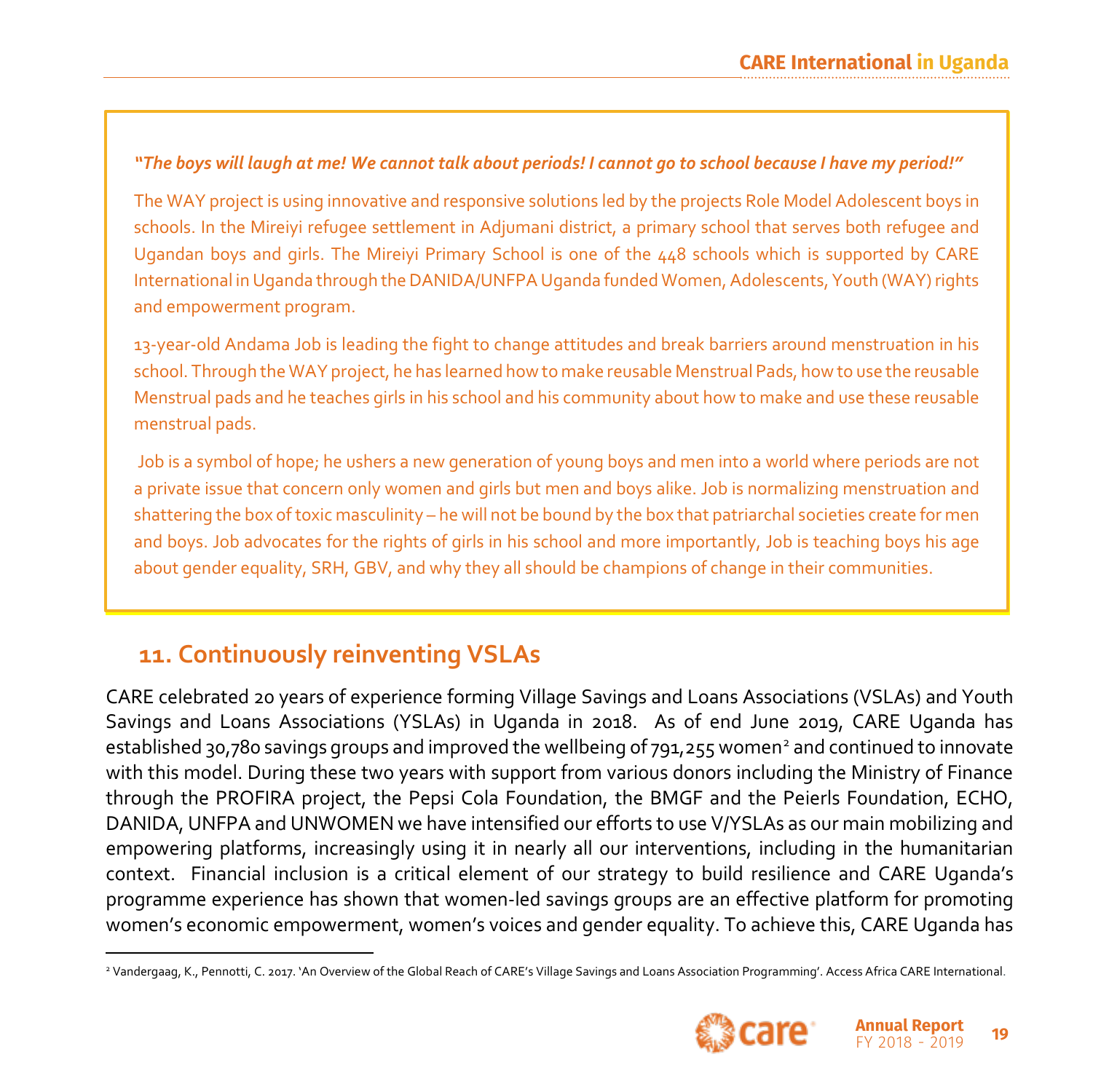built on the minimalist VSLA model (focused purely on saving and lending activities) to deliver a more holistic model known as VSLA 'plus'. Under the VSLA 'plus' model, membership of a savings group provides women with the opportunity to also access trainings on literacy and numeracy, small business development and life skills, information about their rights, including information on sexual and reproductive health rights and GBV prevention and response, and leadership skills. Maturing VSLA groups and advancing mobile technology have meant new needs and opportunities arise such as digitalization. With support from the Bill and Melinda Gates Foundation, in partnership with DoubleXeconomy (research partner) Postbank and local partners APROCEL and COVOID in Western Uganda, CARE has tested an innovative digital approach with 1,876 project participants, including 1,339 (71%) women's equitable influence over household financial decisions by developing mobile money sub-wallets, linked to VSLAs, specifically targeting women's priority needs, combined with household financial planning modules to prevent gender and intergenerational conflict about the use of savings and other household incomes and assets.

CARE's V/YSLAs have also proven to be a social capital and protection platform with both Ugandan and refugee communities. From CARE's experience, once organised in groups and supported to gain self-esteem, self-confidence, having been trained on leadership and negotiating skills etc, women gather individual strength in the collective of the group to claim their rights and hold leaders accountable. Over the last two years, VSLAs have proven to be such an empowerment platform, turning into women led CBOs, from which feminist action is organically growing. While many groups have about 20 to 30% male members, in the refugee context, women often traumatized by violence perpetrated by men, prefer to have women only savings groups which also act as safe spaces. In such cases, the groups become collective healing spaces where life experiences can be shared safely and from where mutual support naturally emerges.

CARE recognizes that transforming VSLAs into feminist CBOs is more challenging in the refugee context but there is emerging evidence from the UNFPA funded Women And Youth (WAY) and GAC funded interventions that the power of feminism surpasses nationalities, ethnicities, tribes and other characteristics that divide. By bringing women from the refugee and host community together in VSLAs and women safe spaces and supporting them to identify the violations, deprivation and discrimination they share but also to gradually realize their collective power and their rights through our GAC supported Women Lead in Emergencies model, powerful women led CBOs in refugee are emerging out of the combination of these models in refugee settlements as well.

Under our APEAL ECHO funded project, 2,678 highly vulnerable adolescent refugee girls and young women from DRC are specifically targeted and organized in YSLAs, in combination with a Girls' Empowerment package and access to menstrual cups.

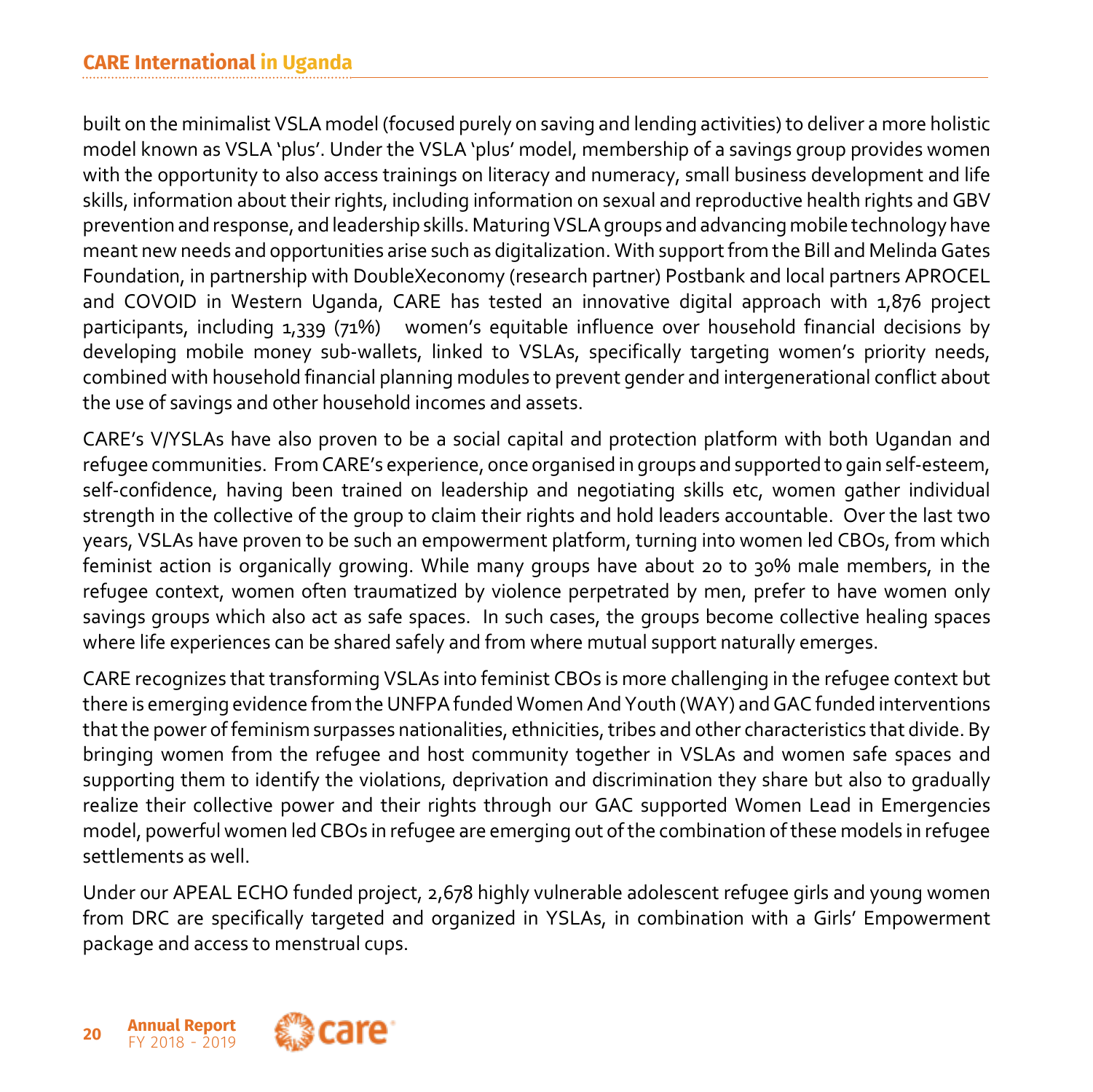## **12. Climate resilience and disaster preparedness**

In 2018 & 2019, we have remained at the forefront of building climate resilience, empowering poor and marginalized people to take action on climate change at all levels and building knowledge for global change. Through Partners for Resilience (PfR) and the She feeds the World (SFTW) projects, we stepped up our efforts to mitigate climate change in high risk districts of Uganda and PfR has been particularly engaged actors at local and national levels in lobbying for a favorable policy environment, mobilizing communities. As at June 2019, PfR had reached 11,981 beneficiaries.

CARE through her resilience programming implemented a regional initiative in partnership with CORDAID and Wetlands International called the Horn of Africa to scale up monitoring of policy implementation in Disaster Risk reduction. The Horn of Africa uses a media approach to monitoring and raising policy issues. 39 Journalists across the Horn of Africa were training in Climate Change Adaptation and Disaster Risk Reduction to improve upon the quality of reporting by media.

## **13.With whom did we work? Our partners**

#### **Civil Society** Organisations

In line with our partnership approach and Institutional Development and Organizational Strengthening goals, we worked with a total of 17 national and local Civil Society Organizations, namely ACODE, EA, JESE, ACCU, RICE WN, CREAM, UWESO, COVOID, APROCEL, GWED-G, WORUDET, UWONET, UWMA, FAPAD, Akina Mama Wa Africa Kabarole Resource Center, WOMENA, EMLI. There are other CSOs and networks with whom we have organized strategic events such as Green Peace Advocacy and Water and Environment Journalists Network. The ADA Learning For Change (L4C) project has been particularly effective at building more gender committed and gender competent CSOs, training a total of 218 staff members (127 women and 91 men) from seven partner NGO's in Gender Equity and Diversity and in delivering gender transformative programs, including building their capacity in training women in Leadership as mentioned above and exploring their own leadership challenges in their own organizations. Of these 19 organizations, several are women led (e.g. Akina, WORUDET, UWMA, CEWIGO).

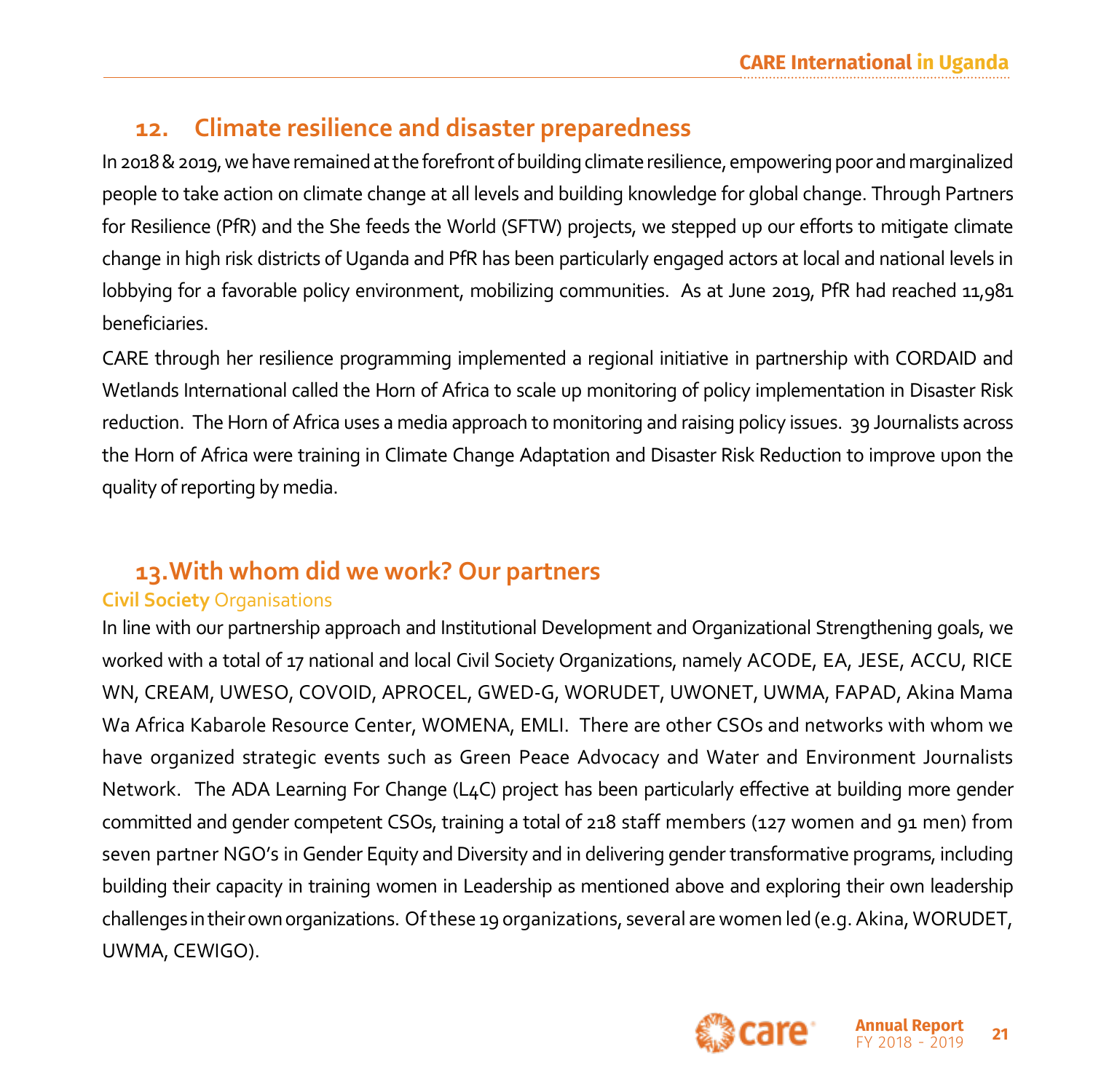#### **CARE International in Uganda**

CARE supported women-led organizations to ensure they are uniquely positioned to reach women and girls in marginalized and vulnerable positions but also to raise their issues in relevant spaces at district, regional national and when pertinent in international fora. We supported 10 of who four are female Ugandan CSOs to participate in training and advocacy events abroad, amplifying their voices and connecting them to peers in other countries.

Our partnerships with women-led organizations play a pivotal role in advancing gender equality and in giving women and girls spaces, skills and courage to speak out and claim their rights to resilience and a life free from violence. Since its creation, CARE has also supported the Refugee Engagement Forum (REF). While not an official registered CSO, this forum is a civic space to ensure refugees have a voice in the Comprehensive Refugee Response Framework Steering Group. Refugee Welfare Councils elect their representatives in the REF and with financial support from ECHO, CARE has already provided several trainings to REF members, including female members to ensure they are equipped to fulfill this important mandate.

We have also started to work with local partners in the refugee response and these include; WOMENA, KRC, RICE and JESE among others, who we have also offered trainings on Protection from Sexual Exploitation and Abuse and having appropriate reporting mechanisms in place for wrongful conduct.

We have worked in consortia with international NGOs, including with Oxfam, Mercy Corps, Save the Children, International Rescue Committee, Cordaid and Red Cross.

Through L4C CARE also strengthened its partnership with Uganda's Women movement, training over - 126,257 women in leadership roles and preparing them to effectively voice and represent women and girls' issues in various formal and informal bodies, including Uganda's territorial administration, Local Councils and many others.

CARE has been the Chair of the INGO Refugee Network until July 2019 and is the co-Chair since August. CARE also continued to engage actively with various technical working groups in both the refugee response and other development coordination bodies and CSO networks. CARE has actively participated in the Energy and Environment working Group (WORKGREEN) and other civil society networks to engage government processes. CARE has been active in supporting the Environment and Natural Resources Network, the Male Engage Network, to share information, UN1325, Gender Coordination, Mental Health Psychosocial Support working Group. The participation centered around sharing information, networking, reflection and learning.

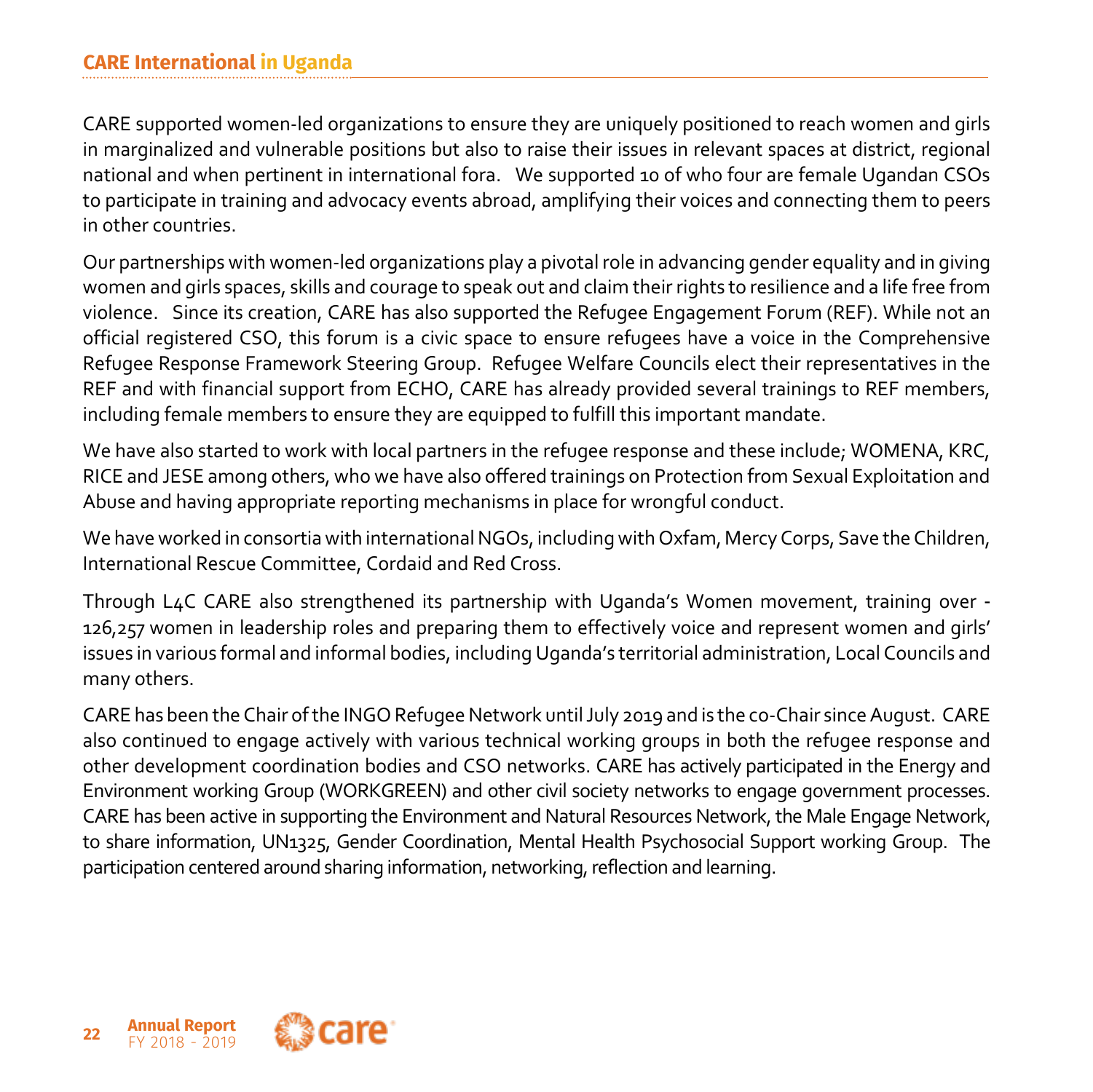#### **Private Sector**

FY 18 and 19 saw an increase of our engagement and partnerships with private sector organizations in both our long term development and humanitarian portfolio. Private sector engagement is an essential part of addressing development challenges and the role of the private sector in the humanitarian context is increasingly recognized. Key outcomes related to economic development and long term stability of displaced refugee population hosted in Uganda hinge on the ability of the private sector to generate sufficient opportunities, income, and investments. Yet the private sector is often ill prepared to reach and work with the most excluded, particularly refugees and very poor women. CARE Uganda is increasingly able to effectively support private sector actors address gender barriers and develop women friendly and gender responsive approaches. In West Nile, we worked with a range of small and medium enterprises to train youth under. We have partnerships with Mobile Network Operators and Formal Financial Services Providers for our financial inclusion work, including Postbank, Airtel, Karamoja Private Sector, West Nile Private Sector. Under STRENPO and PfR, we worked in the honey value chain with HIVE Uganda and in clean energy with Africa clean energy. In the recently started Eco-DRR project. At the beginning of FY19, we explored partnerships with a number of Danish Companies to provide innovative solutions around environment conservation in refugee settlements. These companies are in the process of developing prototypes that may be funded by a Norwegian Innovation Fund accessed by CARE. In a nutshell, private sector engagement has been significantly growing.

#### **Government of Uganda**

Our partnership with the Government of Uganda was also expanded. In order to promote sustainable development and to replicate our efforts and amplify our impact, CARE Uganda has continued to nurture a strong partnership with the Government of Uganda and its various Departments and Ministries. CARE Uganda has MOU's with the Office of the Prime Minister and very close working relationships with various Ministries, including MAAIF, MWE, MGLSP, Ministry of Finance, Ministry of Health and other Government institutions such as NFA. We have MOUs with all District Local Governments where we work and involve them in proposal design, project inception, implementation and close out, often as members of our projects steering committees. CARE Uganda teams around the country make deliberate efforts to ensure that our work integrates into their District Development Plans. Thanks to the revised Comprehensive Refugee Response Framework (CRRF) Road Map, more emphasis is put on integration of the refugee response in district plans and, in late FY19, CARE has been granted funds from the EU Trust to support Kikuube District, host to Kyangwali refugee settlement, to integrate the refugee response and disaster preparedness in its District Development Plan and budget. CARE sees this new project as an opportunity to consolidate its collaboration with the Government as the knowledge generated will also be shared at national level and

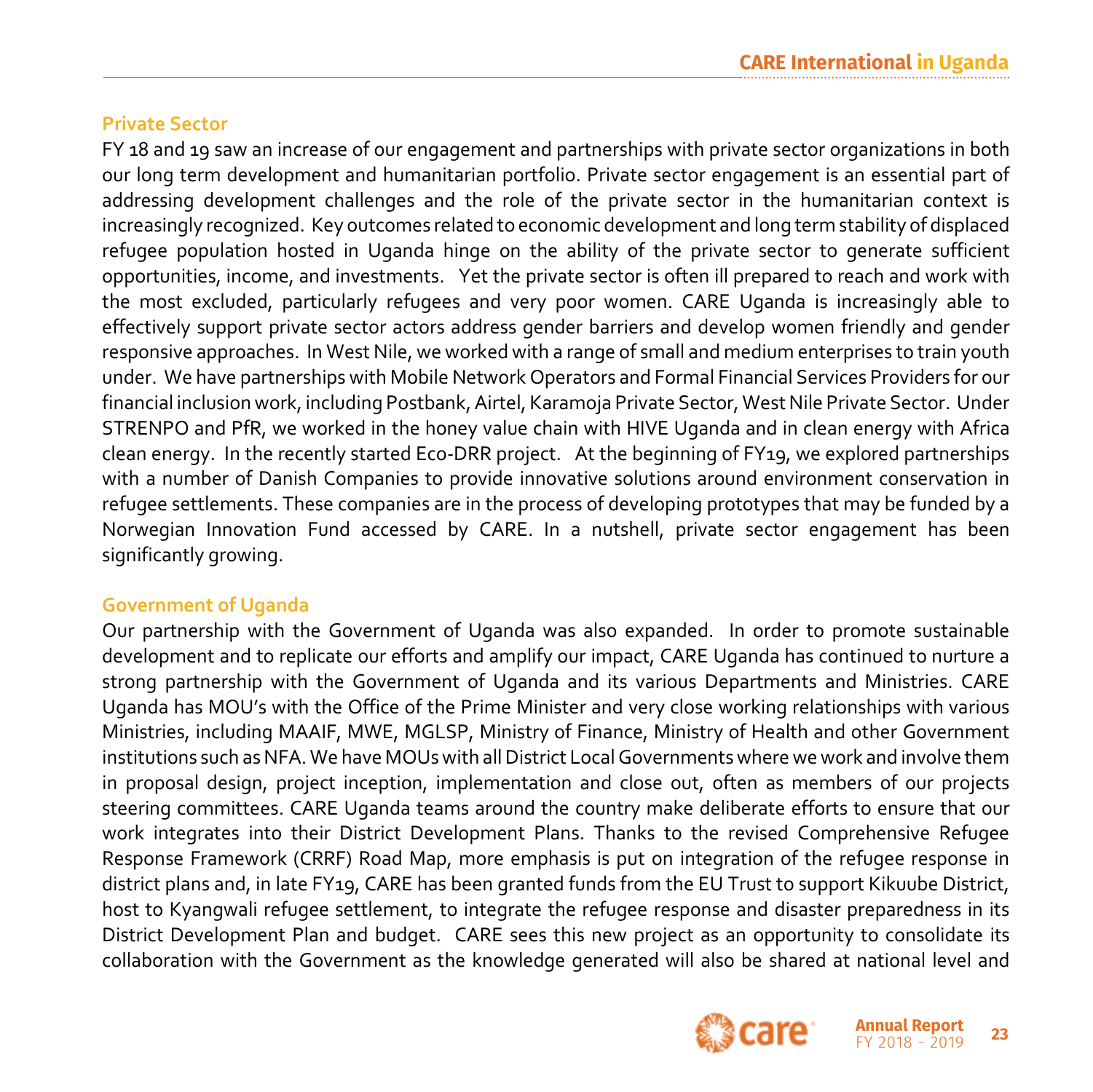through Uganda's Local Governments' Association, with due attention to gender issues, the specific needs to women and girls and other vulnerable groups.

Our partnership with government was also expanded through the secondment of CARE staff to seven District Local Governments to ensure joint implementation and ownership of the projects in these districts (WAY, AWEAR, PfR).

#### **Media**

CARE Uganda partners with the media, print, radio, television at national and local levels, because they play a vital role in disseminating critical information and in educating marginalized groups on their rights. CARE is also supporting the media to provide information that allows citizens to make informed decisions (e.g. sharing information on key policies and how they affect and benefit people particularly women and girls) and to hold various stakeholders accountable such as Governments, investors, etc promoting transparency, good governance and accountability.

Over the course of FY18 and 19 with the support of the Austria Development Agency funded Learning for Change and the Ministry of Foreign affairs Netherlands funded Partners for Resilience projects and DANIDA for Strengthening resilience and inclusive governance project, CARE, Uganda strengthened the media's capacity to report, program and discuss the issues that affect the most vulnerable with relevant and wellresearched data specifically on Integrated Risk Management, Gender Based Violence, Sexual Reproductive Health Rights, Prevention of Sexual Harassment, Exploitation and Abuse.

We also partnered with the media during the 2018 "16 Days Activism" campaign and joined women and workers around the world to break the silence around GBV in the workplace and call for governments, employers, and workers to agree to a new International Labor Organization (ILO) Convention on ending violence and harassment in the world of work. On June 21, 2019, the ILO adopted the Convention and Recommendation and Uganda later ratified it. We have since supported three organisations role out measures against sexual exploitation at the work place including Stanbic Bank Uganda Limited, Give Directly, and World Vision through sharing materials and sometimes conducting trainings.

#### **Research partners**

Research is required to generate cost-effective, impactful and sustainable solutions for the multi-dimensional challenges that women, girls, and youth face and to test the various models that CARE and its partners are developing and continuously adapting.

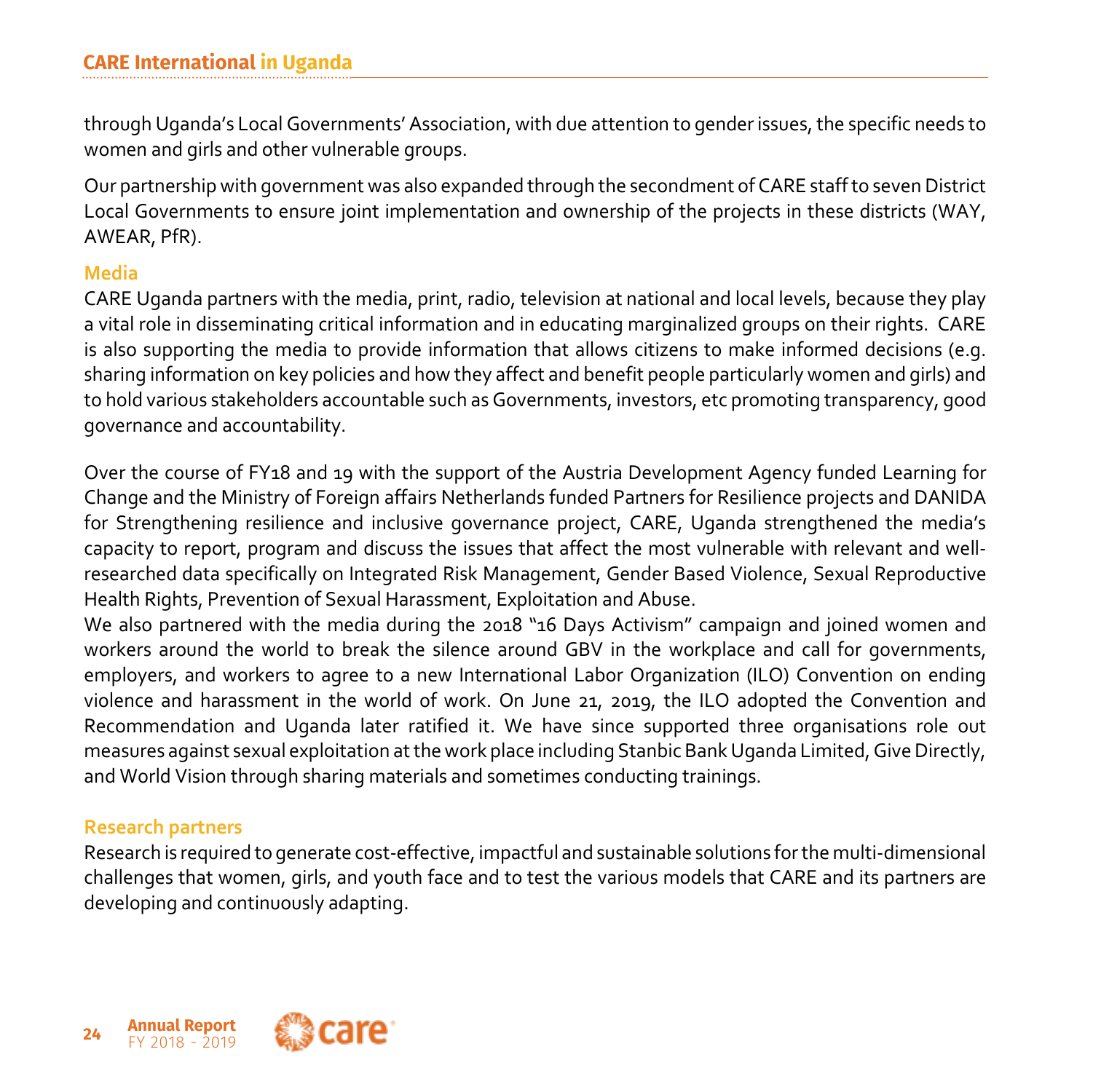In FY18 and FY19, in partnership with Double X Economy, a leading consultancy & research firm, and Post Bank Uganda, with funding from the Bill and Melinda Gates Foundation, CARE invested in research centered on testing our theory of change that assumes that if women have equitable influence over household financial decisions, and if they have increased access to and capability to use financial products that are designed for the way they plan and use money, then their individual financial autonomy will increase. Combined with the introduction of a digital sub wallet to allow women to save for specific goals as described earlier in this report, this research will yield key knowledge to improve women's financial autonomy and ultimately reducing the risk of GBV.

Research is also needed to inform advocacy efforts as we will see later in this report. In FY19, CARE Denmark and CARE Netherlands supported CARE Uganda and local partner Environmental Management for Livelihood Improvement Bwaise Facility (EMLI) to conduct an Adaptation Finance Tracking Study. The objective of the study is to ascertain whether the reporting on climate finance for adaptation activities reflects reality on ground and whether the funded adaptation actions targeted the poorest and most vulnerable parts of the population and were gender sensitive.

CARE Uganda through Partners for Resilience (PFR) seeks to influence policies and support effective policy implementation in the Horn of Africa (HOA). To support these advocacy efforts, CARE Uganda is undertaking research to map the extent to which investments among pastoralist communities at the border of Uganda and Kenya have increased climate vulnerability of marginalized groups, especially women and girls and to inform the identification of actions that build resilience to climate risks without exacerbating gender inequality.

The results of these various studies will be duly disseminated once available and used to improve models and to inform advocacy efforts.

## **14. Rights oriented evidence-based advocacy:**

Advocacy is integral to achieving our goal and particularly to effect policy change and / or enforcement. While CARE has been involved in several priority advocacy issues during FY18&19, we have chosen to report on one key achievement in this report, the passing of the Uganda's Climate Change Bill, given how critical this is for Uganda's development. In addition, Women Peace and Security remained a priority advocacy theme in FY18&19 and various projects (L4C, Policy Dialogue II) worked closely with CSOs and Government of Uganda to review the achievements from the last UNSCR 1325 National Plan of Action, extract lessons learnt and inform the development of a new plan. This process is still ongoing.



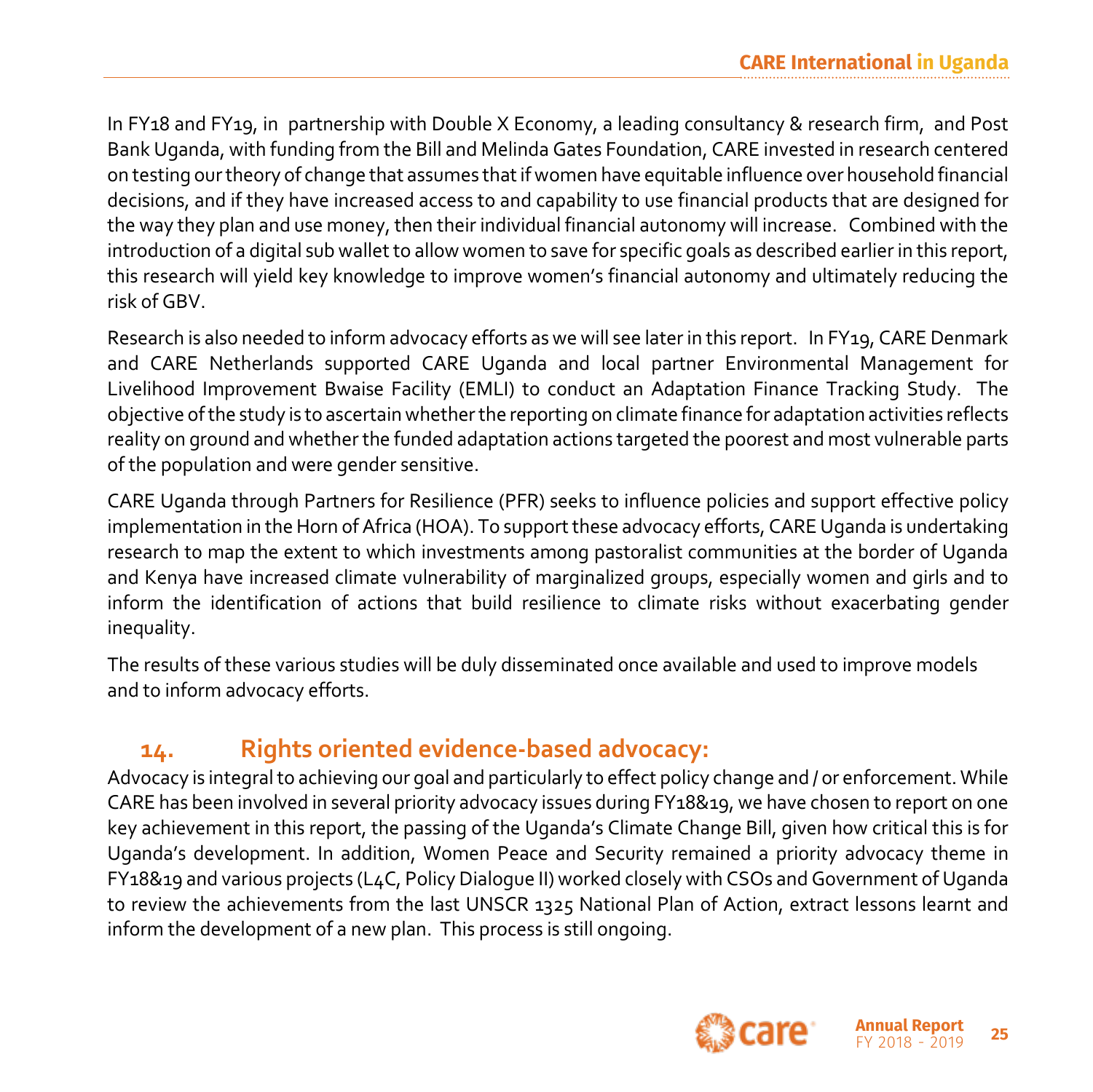#### **CARE International in Uganda**

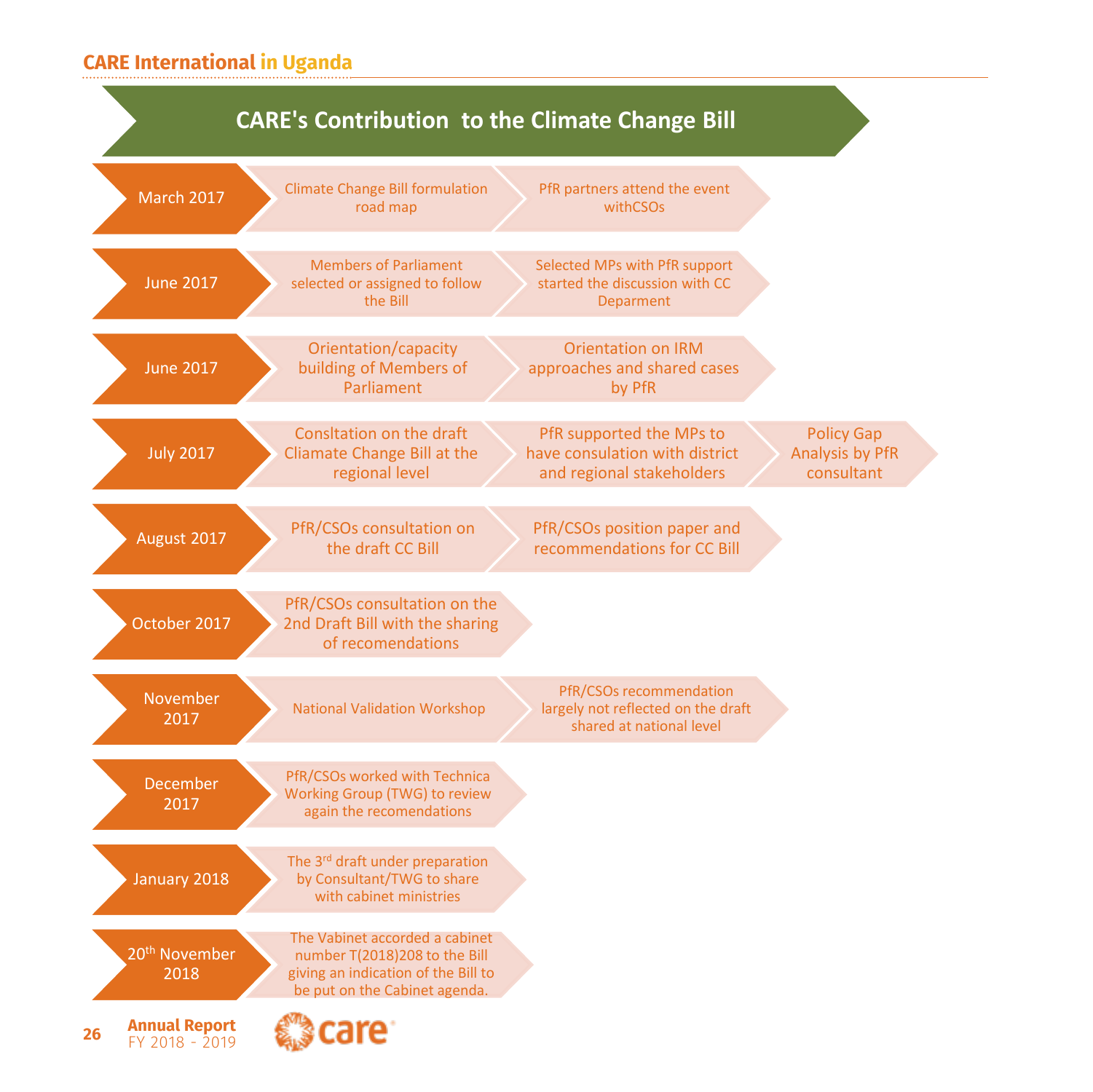## **15. Capitalizing on Great Lakes regional presence and decades of experience - Our Great Lakes POWER Model**

CARE Uganda and our colleagues in DRC, Rwanda, and Burundi are working together to achieve the three objectives of CARE Uganda's strategy mentioned earlier using the POWER model which is an integrated, rights-based model for preventing and responding to Gender-Based Violence (GBV) in the Great Lakes region. The POWER model brings together five key programming elements, that work across multiple levels with individuals, households, communities, local-level duty bearers, and service providers, partners and decision-makers at the national, regional and international levels. The model aims to transform the unequal power relations between men and women and different groups or social categories that are the underlying causes of GBV which often worsen in conflict or crises. As such, it includes actions across all the three domains of CARE's Gender Equality Framework by building the agency of women and girls and men and boys; changing relations at household and community levels, and transforming structures and institutions (including social norms). It capitalizes on our collective experience and established networks and relationships working for several decades on GBV, SRH and women and girls' economic empowerment in this region.



## **P**romoting **women and girls' economic, social and political empowerment.**

**O**rganizing and **engaging men and boys** to challenge gender inequitable social norms and practices.

**W**orking with communities to facilitate **community dialogue, activism and action.**

**E**ngaging with **local-level duty bearers and service providers** for strengthened **capacity, coordination, resourcing, and accountability.**

**R**eaching and influencing **decision-makers** through **advocacy and partnerships** at national, regional and international levels.

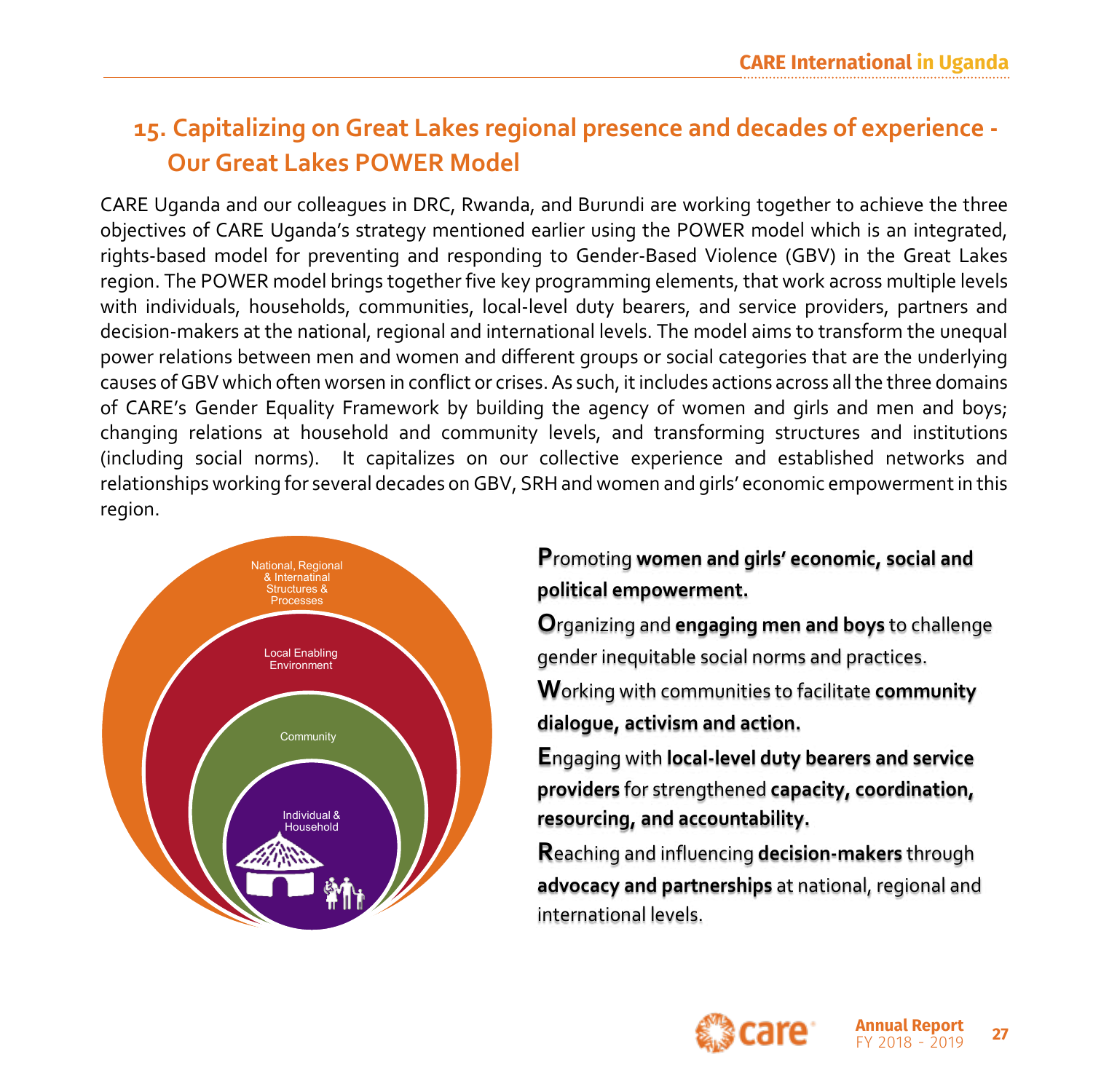

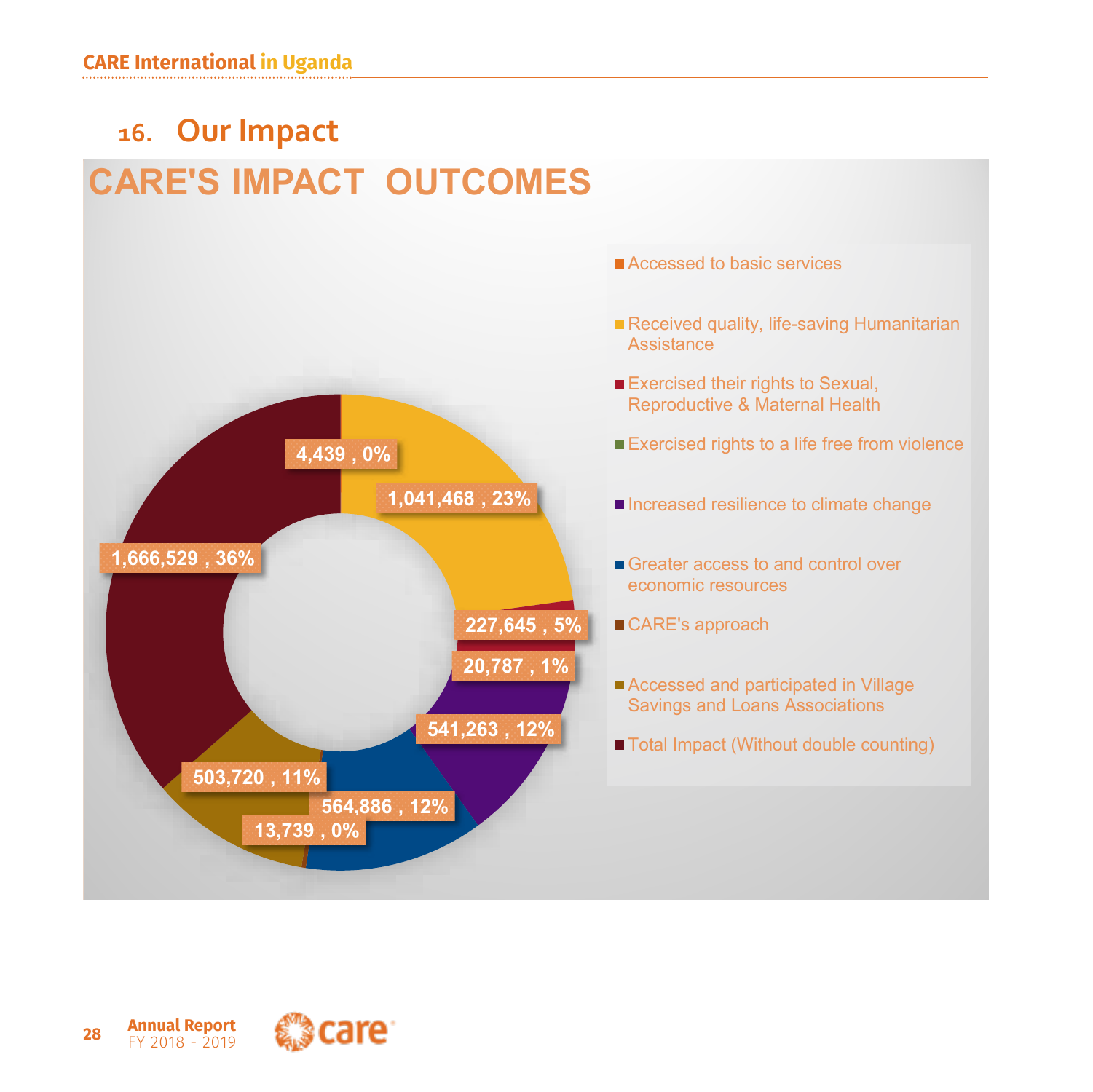# **17. Financial information**

|                                              | <b>Unrestricted</b> | <b>Restricted</b> | 2019         | 2018         |
|----------------------------------------------|---------------------|-------------------|--------------|--------------|
|                                              | <b>Funds</b>        | <b>Funds</b>      | <b>Total</b> | <b>Total</b> |
| <b>INCOME</b>                                | <b>US\$</b>         | <b>US\$</b>       | <b>US\$</b>  | US\$         |
| <b>Grants &amp; Contracts Direct Revenue</b> |                     | 7,915,136         | 7,915,136    | 5,699,682    |
| Miscellaneous Income                         | 27,862              |                   | 27,862       | 29,910       |
| Private Restricted Fund Adjust               | 692,947             | (593, 767)        | 99,180       | 1,685,569    |
| Support to HQ - Mgt Fee Support              |                     | 5,652             | 5,652        |              |
| Interest Income                              | 27                  |                   | 27           | 244          |
| <b>TOTAL INCOME</b>                          | 720,837             | 7,327,021         | 8,047,857    | 7,415,404    |
|                                              |                     |                   |              |              |
| <b>EXPENDITURE</b>                           |                     |                   |              |              |
| Personnel Costs Payroll                      | 141,518             | 2,695,831         | 2,837,349    | 2,467,639    |
| <b>Professional Services</b>                 | 99,058              | 105,060           | 204,118      | 322,455      |
| <b>Equipment Purchase Expensed</b>           | 6,374               | 105,029           | 111,403      | 173,024      |
| Materials Services & Consumable              | 161,215             | 2,446,877         | 2,608,091    | 2,167,960    |
| Travel and Transportation                    | 129,982             | 1,056,999         | 1,186,981    | 787,152      |
| Occupancy                                    | 29,499              | 209,379           | 238,878      | 224,862      |
| Financing/Depreciation/Miscellaneous         | 53,342              | 324,660           | 378,002      | 179,294      |
| Grants/Sub Grants/Seed Capital               |                     | 1,231,238         | 1, 243, 274  | 687,001      |
| Inter Units Grants & Support                 |                     | 47,051            | 47,051       | 13,027       |
| <b>TOTAL EXPENDITURE</b>                     | 633,023             | 8,222,124         | 8,855,147    | 7,022,414    |
|                                              |                     |                   |              |              |
| <b>SURPLUS/ (DEFICIT) FOR THE YEAR</b>       | 87,813              | (895, 103)        | (807, 290)   | 392,990      |

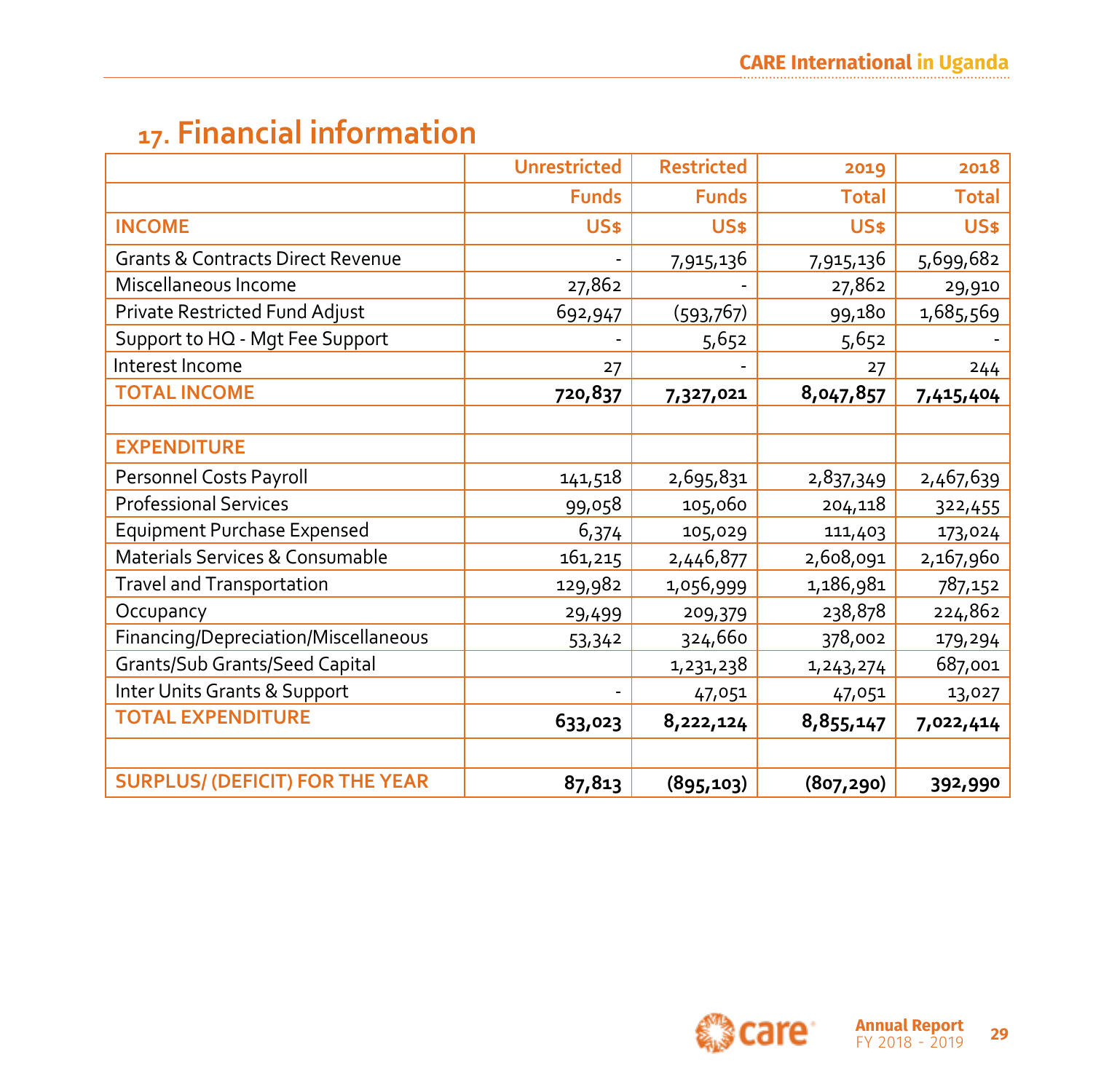|                                             | 2018                 | 2018              | 2019              | <b>Total</b> |
|---------------------------------------------|----------------------|-------------------|-------------------|--------------|
|                                             | <b>US\$</b>          | <b>US\$</b>       | <b>US\$</b>       | US\$         |
|                                             | <b>Un Restricted</b> | <b>Restricted</b> | <b>Restricted</b> |              |
| <b>Grants&amp; Contracts Direct Revenue</b> |                      |                   |                   |              |
| Austria                                     |                      | 955,143           | 760,034           | 760,034      |
| Denmark                                     |                      | 529,818           | 1,716,451         | 1,716,451    |
| Netherlands                                 |                      | 239,467           | 280,070           | 280,070      |
| Norway                                      |                      | 346,729           | 661,976           | 661,976      |
| Care UK                                     |                      | 1,922,473         | 979,095           | 979,095      |
| <b>Other Donors</b>                         |                      | 109               | 595,625           | 595,625      |
| Care Canada                                 |                      | 622,601           | 1,038,148         | 1,038,148    |
| <b>Emergency Relief Fund</b>                |                      | 49,935            | 84,817            | 84,817       |
| <b>PROFIRA</b>                              |                      | 613,491           | 223,000           | 223,000      |
| <b>UNFPA</b>                                |                      | 329,438           | 1,576,231         | 1,576,231    |
| <b>UNICEF</b>                               |                      | 30,721            |                   |              |
| <b>EMOR UGA Safe Water</b>                  |                      | 71,741            | (312)             | (312)        |
| <b>Financial Sector Deepening Uganda</b>    |                      | (11,984)          |                   |              |
|                                             |                      | 5,699,682         | 7,915,136         | 7,915,136    |
|                                             |                      |                   |                   |              |
| <b>Miscellaneous Income</b>                 |                      |                   |                   |              |
| Miscellaneous Income                        | 27,862               | 29,910            |                   | 27,862       |
|                                             | 27,862               | 29,910            | $\blacksquare$    | 27,862       |

#### **INCOME (CONTINUED)**

|                                       | 2019                 | 2018    | 2019              | Total       |
|---------------------------------------|----------------------|---------|-------------------|-------------|
|                                       | US\$                 | US\$    | US\$              | <b>US\$</b> |
| <b>Private Restricted Fund Adjust</b> | <b>Un Restricted</b> |         | <b>Restricted</b> |             |
| <b>GATES</b>                          |                      | 262,375 |                   |             |
| Global Emergency Response Canada      | -                    | 138,197 | -                 |             |
| Horn of Africa                        |                      | 75,000  |                   |             |
| Others                                |                      | 49,438  | 21,092            | 21,092      |
| <b>PEPSI</b>                          |                      | 614,184 | (614, 184)        | (614, 184)  |

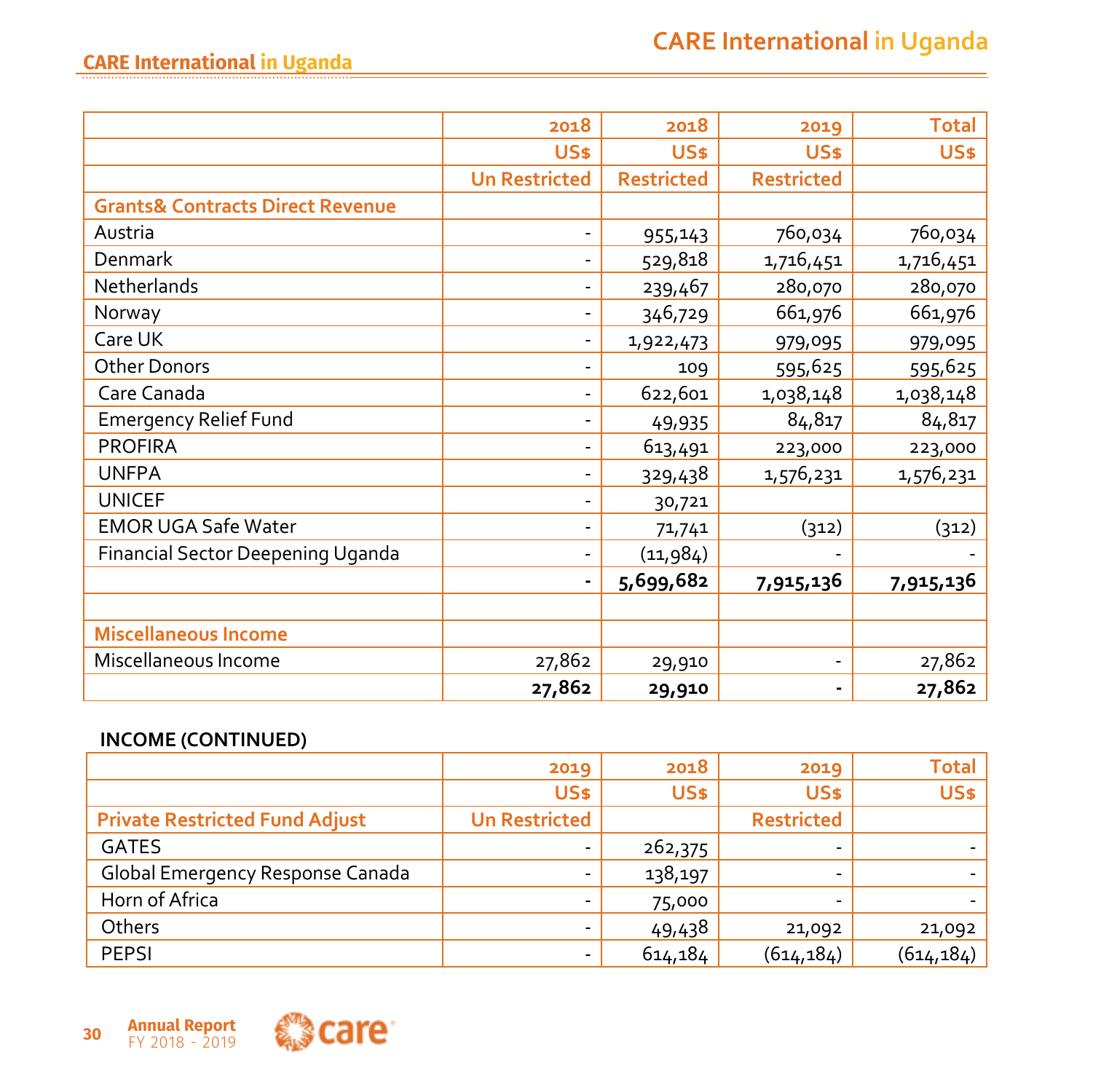| <b>PIERS</b>                              |         | 125,000   | $\overline{\phantom{a}}$ |           |
|-------------------------------------------|---------|-----------|--------------------------|-----------|
| Un Restricted                             | 692,947 | 421,375   | ۰                        | 692,947   |
| Care Canada                               |         |           | (675)                    | (675)     |
| <b>Total</b>                              | 692,947 | 1,685,569 | (593, 767)               | 99,180    |
| <b>Intra-Company Grants &amp; Support</b> |         |           |                          |           |
| Support to HQ - Management Fee            |         |           | 5,652                    |           |
| Support                                   |         |           |                          | 5,652     |
|                                           | ٠       |           | 5,652                    | 5,652     |
|                                           |         |           |                          |           |
| Interest Income                           | 27      | 244       | ۰                        | 27        |
| <b>Total</b>                              | 720,837 |           | 7,327,021                | 8,047,857 |